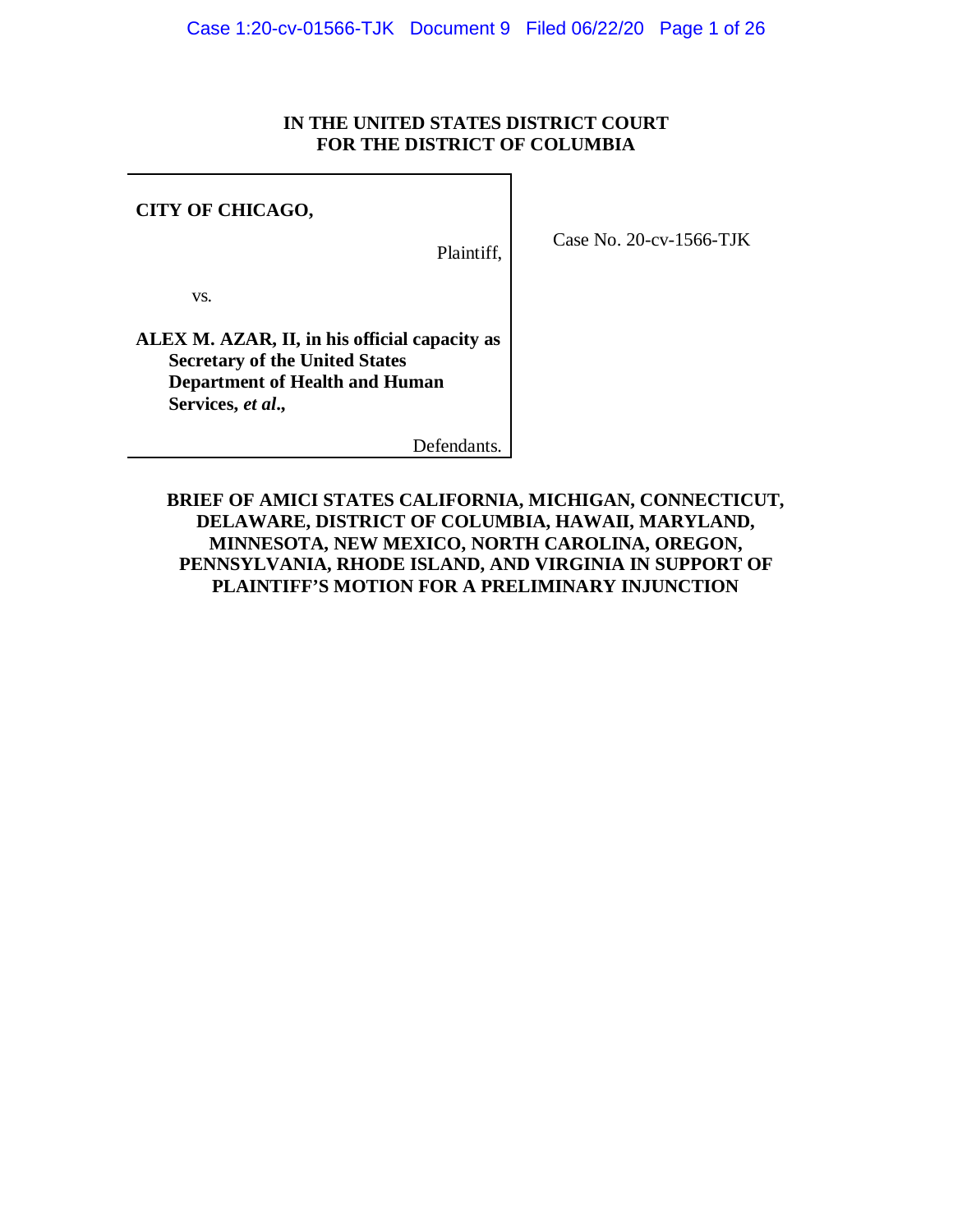# **TABLE OF CONTENTS**

# **Page**

| L    |                                                                                                                                                                               | The Affordable Care Act Protects Consumers and Increases                                        |
|------|-------------------------------------------------------------------------------------------------------------------------------------------------------------------------------|-------------------------------------------------------------------------------------------------|
|      | A.                                                                                                                                                                            |                                                                                                 |
|      | Β.                                                                                                                                                                            | The ACA Contemplated the Need for Flexibility in<br>the Administration of the Exchanges through |
| Π.   | Access to Medical Treatment is Essential to this Public                                                                                                                       |                                                                                                 |
| III. | The Experiences of States that Opened Special Enrollment<br>Periods Demonstrate the Importance of Providing Access<br>to Affordable Healthcare When Consumers Most Need It 12 |                                                                                                 |
|      |                                                                                                                                                                               |                                                                                                 |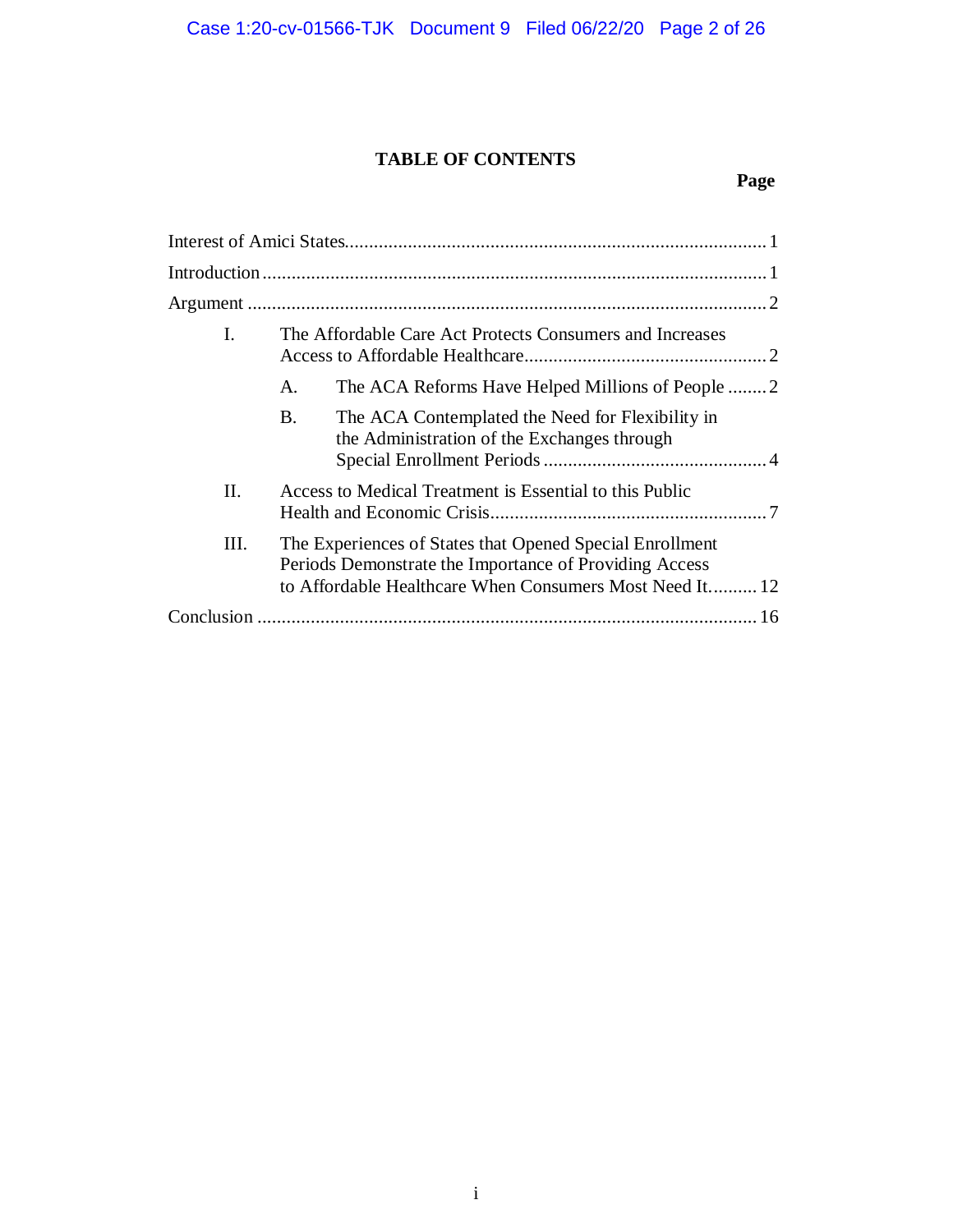# **TABLE OF AUTHORITIES**

### Page

### **CASES**

| King v. Burwell                                         |  |
|---------------------------------------------------------|--|
| National Federation of Independent Business v. Sebelius |  |
| Texas v. Azar                                           |  |

### **STATUTES**

| 42 U.S.C. |  |
|-----------|--|
|           |  |
|           |  |
|           |  |
|           |  |
|           |  |
|           |  |
|           |  |
|           |  |
|           |  |
|           |  |
|           |  |
|           |  |
|           |  |

### **OTHER AUTHORITIES**

| 45 C.F.R.                                                     |
|---------------------------------------------------------------|
| Abigail Abrams, Total Cost of Her COVID-19 Treatment:         |
| Allen St. John, How the Affordable Care Act Drove Down        |
| Anagha Srikanth, This Is Where Your State Stands on Reopening |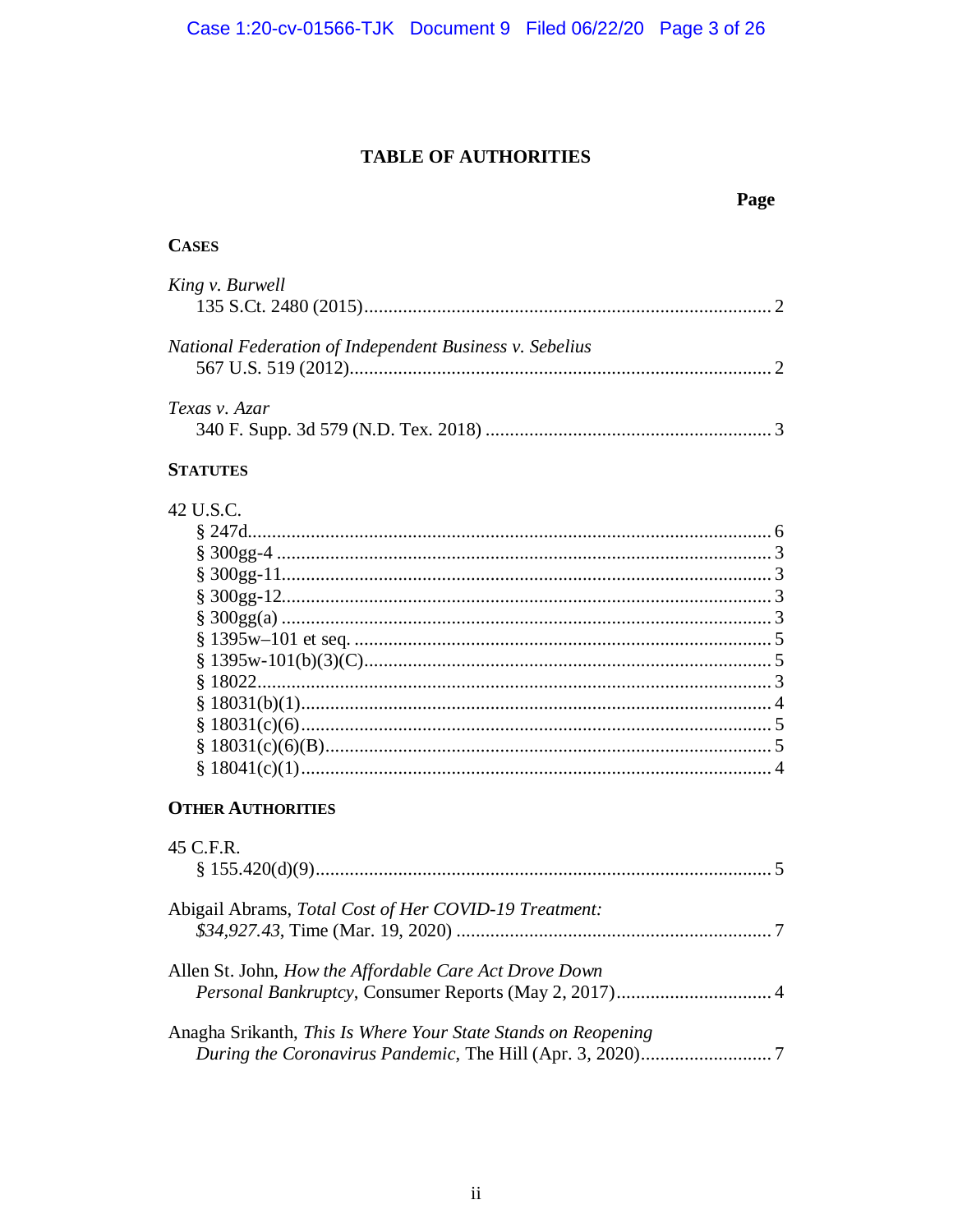| Bowen Garrett & Anuj Gangopadhyaya, How the COVID-19                |
|---------------------------------------------------------------------|
| Recession Could Affect Health Insurance Coverage, Urban             |
|                                                                     |
|                                                                     |
| CMS, Updated Guidance on Victims of Domestic Abuse and              |
|                                                                     |
|                                                                     |
| Covered California, Covered California's Enrollment Continues to    |
| Surge During the COVID-19 Pandemic (June 12, 2020)  13              |
|                                                                     |
| Declaration Under the Public Readiness and Emergency                |
|                                                                     |
| Preparedness Act for Medical Countermeasures Against                |
|                                                                     |
|                                                                     |
| Edward R. Berchick, et al., <i>Health Insurance Coverage in the</i> |
|                                                                     |
|                                                                     |
| Elisabeth Rosenthal et al., Analysis: He Got Tested For             |
| Coronavirus. Then Came The Flood Of Medical Bills, Kaiser           |
|                                                                     |
|                                                                     |
| Emma Court & David Baker, Second U.S. Virus Wave Emerges as         |
|                                                                     |
|                                                                     |
| Federation of American Hospitals, COVID-19 Alert: U.S. Hospital     |
|                                                                     |
|                                                                     |
|                                                                     |
|                                                                     |
| Health Management Associates, COVID-19 Impact on Medicaid,          |
|                                                                     |
| Marketplace, and the Uninsured, by State (Apr. 3, 2020) 11          |
|                                                                     |
| Jim Blake et al., National Hospital Flash Report, Kaufman Hall      |
| 9                                                                   |
|                                                                     |
| Johns Hopkins University and Medicine, Coronavirus Resource         |
|                                                                     |
|                                                                     |
| Kaiser Family Foundation, Key Facts About the Uninsured             |
|                                                                     |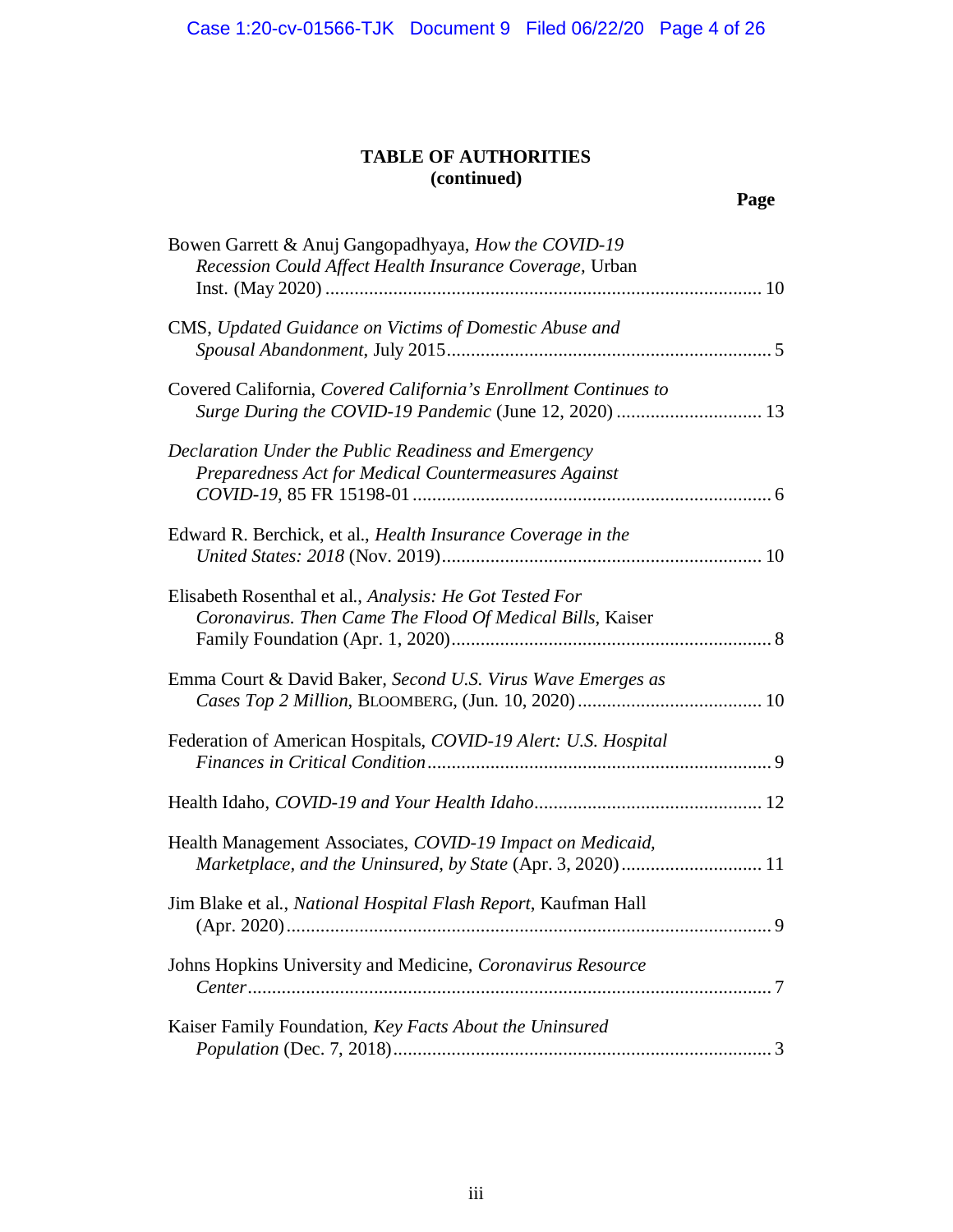| Kaiser Family Foundation, Marketplace Enrollment 2014-2020                                                                                                                        |  |
|-----------------------------------------------------------------------------------------------------------------------------------------------------------------------------------|--|
|                                                                                                                                                                                   |  |
| Kaiser Family Foundation, State Health Insurance Marketplace                                                                                                                      |  |
| Keith Laing, Michigan Unemployment Rate Tops 22%, Worse than                                                                                                                      |  |
| Kelsey Waddill, Special Enrollment Period Trends on State ACA<br>Marketplaces, Health Payer Intelligence (May 20, 2020)  15                                                       |  |
| Louise Norris, COVID-19: State and Federal Efforts to Improve<br>Access to Testing, Treatment, and Health Coverage,                                                               |  |
| Marketplace, The Unemployment Rate Spiked to 14.7% in April. It                                                                                                                   |  |
| Maryland Health Benefit Exchange, 30,000+ Marylanders Have<br><b>Enrolled During the Coronavirus Emergency Special</b>                                                            |  |
| Maryland Health Benefit Exchange, 30,000+ Marylanders Have<br><b>Enrolled During the Coronavirus Emergency Special</b>                                                            |  |
| Massachusetts Health Connector, Massachusetts Health Connector<br>Continues Extended Enrollment as Nearly 45,000 People<br>Enroll in New Plans, Update Current Coverage (Apr. 28, |  |
| Massachusetts Health Connector, Massachusetts Health Connector<br>COVID-19 Special Enrollment Period: Results to Date (May 1,                                                     |  |
| Matthew Rae et al., Potential Costs of COVID-19 Treatment for<br>People with Employer Coverage, Peterson-Kaiser Health                                                            |  |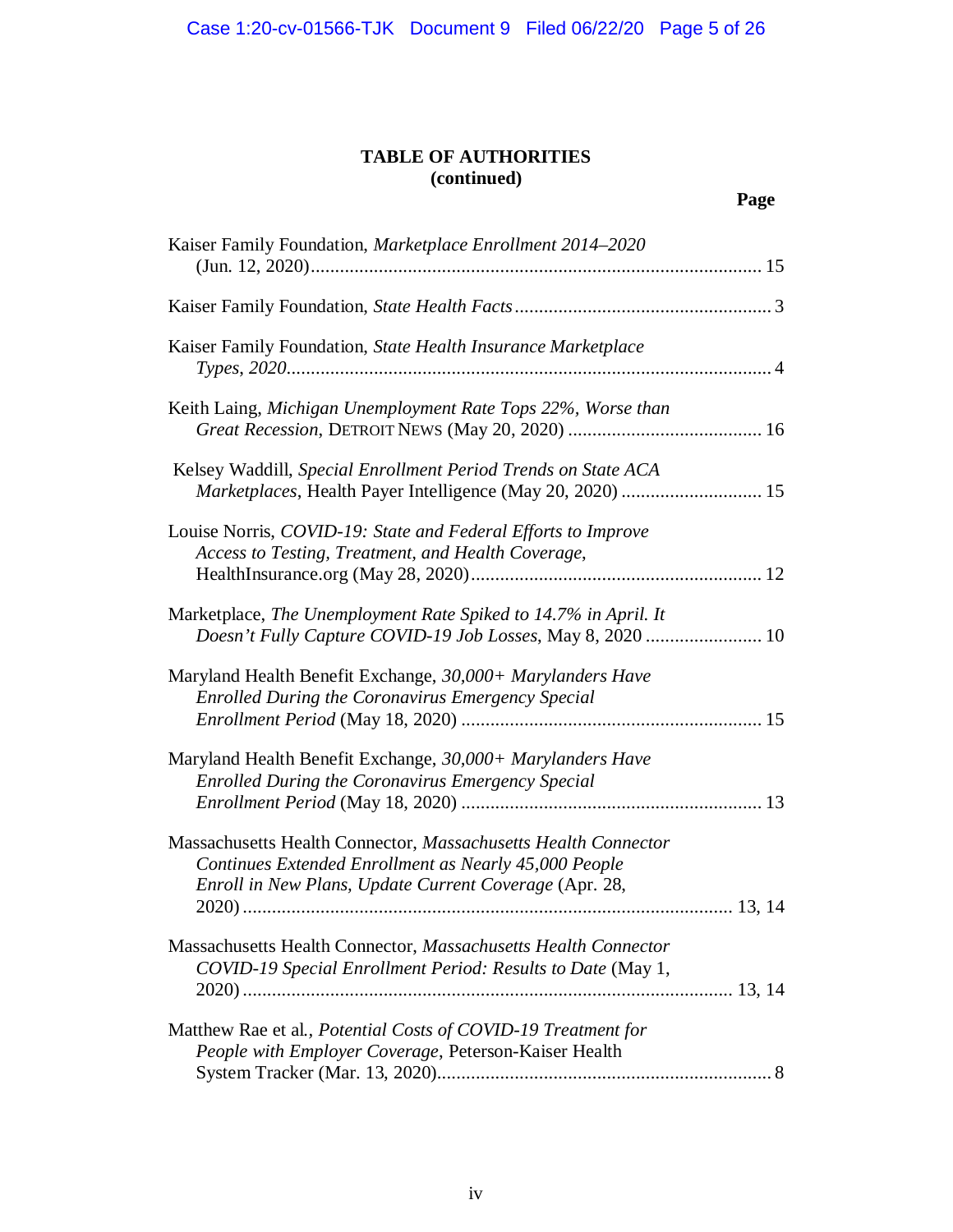| Megan Leonhardt, Uninsured Americans Could Be Facing Nearly<br>\$75,000 in Medical Bills if Hospitalized for Coronavirus,                                                          |
|------------------------------------------------------------------------------------------------------------------------------------------------------------------------------------|
| Michael Karpman and Sharon K. Long, 9.4 Million Fewer<br>Families Are Having Problems Paying Medical Bills, Urban                                                                  |
| Proclamation on Declaring a National Emergency Concerning the                                                                                                                      |
| Rachel Fehr et al., Five Things to Know About the Cost of COVID-<br>19 Testing and Treatment, Kaiser Family Foundation (May 26,                                                    |
| Rachel Garfield, et al., <i>Eligibility for ACA Health Coverage</i><br>Following Job Loss, Kaiser Family Foundation (May 13, 2020) 11                                              |
| Rachel Schwab, Justin Giovannelli & Kevin Lucia, During the<br>COVID-19 Crisis, State Health Insurance Marketplaces Are<br>Working to Enroll the Uninsured, Commonwealth Fund (May |
| Reed Abelson, Now That Coronavirus Tests Are Free, Some                                                                                                                            |
| Robert Shapiro, No, the Unemployment Rate Didn't Really Drop in                                                                                                                    |
| Samantha Artiga & Matthew Rae, The COVID-19 Outbreak and<br>Food Production Workers: Who Is at Risk?, Kaiser Family                                                                |
| Special Enrollment Periods for Complex Issues, HealthCare.gov,<br>https://www.healthcare.gov/sep-list/ (last visited June. 15,                                                     |
| Special Enrollment Periods for Complex Issues, HealthCare.gov,<br>https://www.healthcare.gov/special enrollment period-list/ (last                                                 |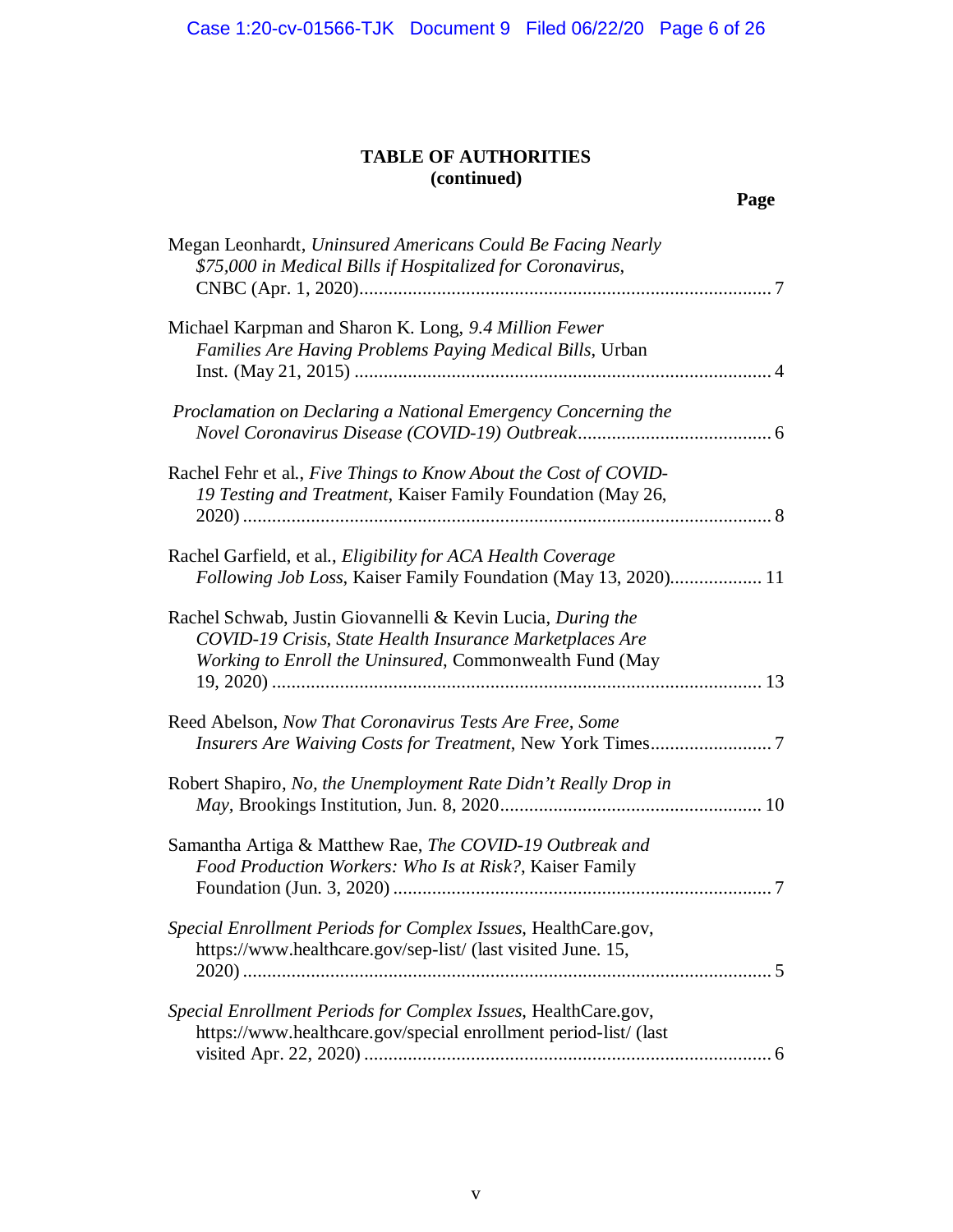| Teresa Coughlin et al., An Estimated \$84.9 Billion in<br>Uncompensated Care Was Provided in 2013; ACA Payment<br>Cuts Could Challenge Providers, 33 HEALTH AFFAIRS 807, |  |
|--------------------------------------------------------------------------------------------------------------------------------------------------------------------------|--|
| Tiffany Hsu, Sobering Jobs Outlook: 'We're Expecting a Long                                                                                                              |  |
| U.S. Bureau of Labor Statistics, The Employment Situation-April                                                                                                          |  |
| U.S. Bureau of Labor Statistics, Local Area Unemployment                                                                                                                 |  |
| U.S. Congress. Joint Economic Committee. The Impact of                                                                                                                   |  |
|                                                                                                                                                                          |  |
| Walecia Konrad, After battling COVID-19, survivors may have to                                                                                                           |  |
| Washington Health Benefit Exchange, Supplemental Report:                                                                                                                 |  |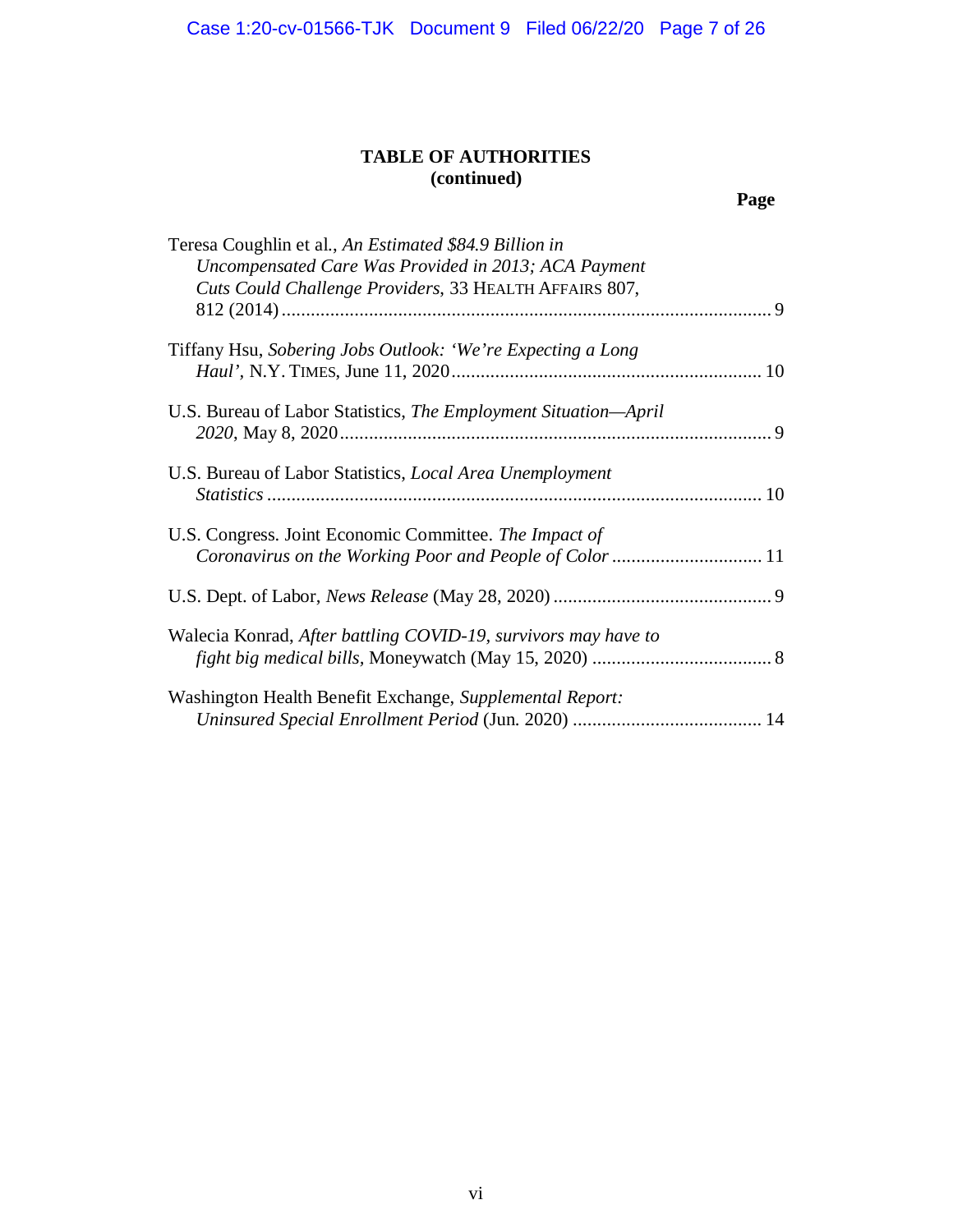#### **INTEREST OF AMICI STATES**

The States of California, Michigan, Connecticut, Delaware, District of Columbia, Hawaii, Maryland, Minnesota, New Mexico, North Carolina, Oregon, Pennsylvania, Rhode Island, and Virginia (collectively "Amici States"), submit this brief as amici curiae in support of Plaintiff's Motion for a Preliminary Injunction or, in the alternative, Expedited Summary Judgment. Amici States have a compelling interest in protecting the health and welfare of their residents, which includes ensuring a strong and stable healthcare system. The most vital authority protecting that system is the Patient Protection and Affordable Care Act (ACA). One crucial aspect of the ACA is the healthcare exchanges, where individuals can purchase affordable, comprehensive healthcare for themselves and their families. Facing the COVID-19 pandemic, the exchanges are even more important, as an infection could mean massive medical bills for people who are uninsured. The ACA permits healthcare exchanges to open special enrollment periods to allow registration into health insurance plans outside of the yearly open enrollment window. States that operate their own healthcare exchanges have already opened special enrollment periods to ensure access to affordable healthcare. The refusal of the Secretary of Health and Human Services (HHS) to open a special enrollment period in the 38 states on the federal exchange during this time is not only irresponsible, but also dangerous, leaving millions of Americans without healthcare options. The refusal of HHS interferes with states' ability to protect the health of their residents and abdicates federal responsibility to run healthcare exchanges.

#### **INTRODUCTION**

To facilitate the Court's consideration of this case, this brief first addresses the significance of the ACA and impact of COVID-19 on states—including the statutory mandates that ensure access to quality, affordable healthcare coupled

1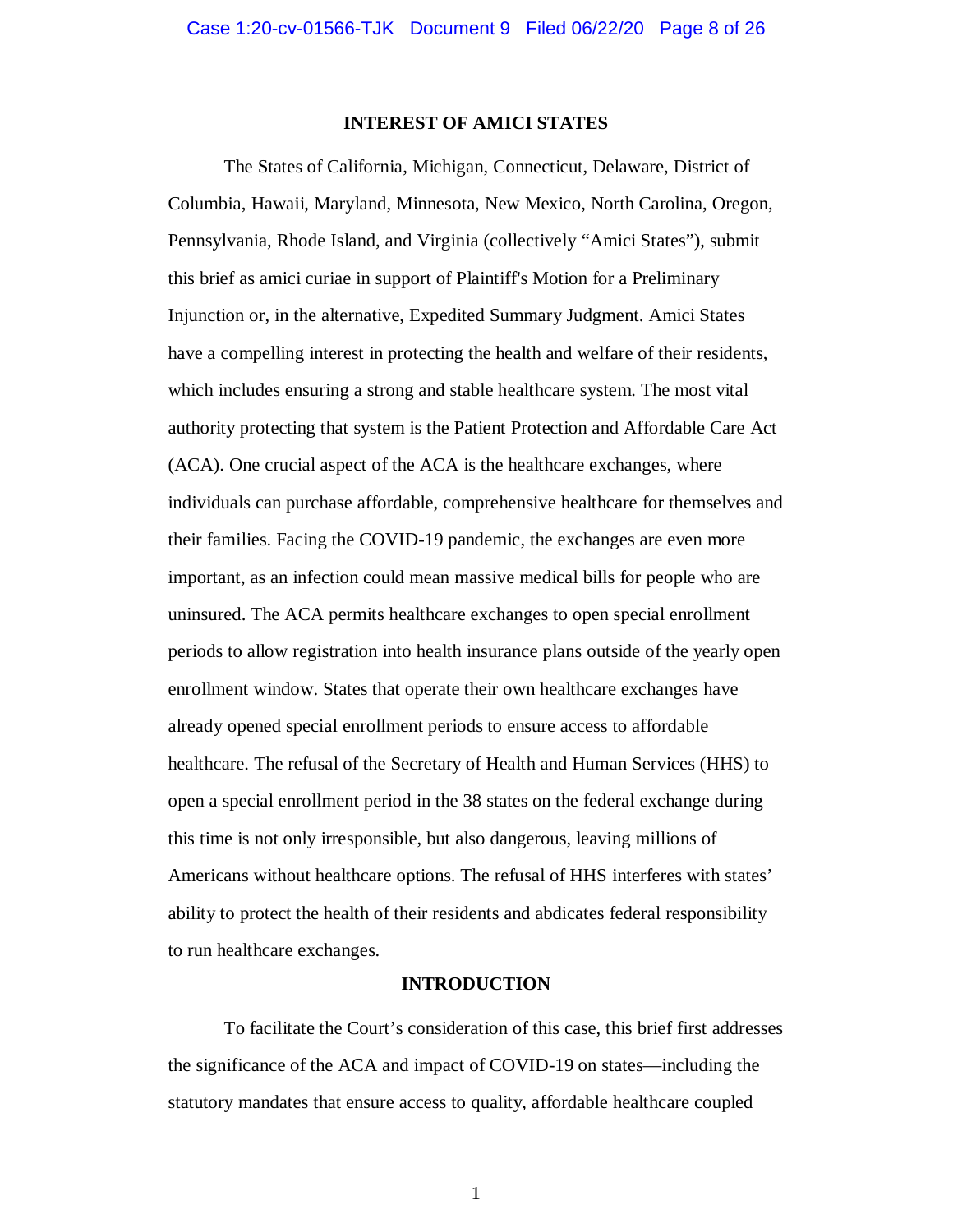with a once-in-a-century pandemic—which have prompted states to open a special enrollment period. Next, the brief addresses the success of state-run exchanges that have already opened special enrollment periods in response to COVID-19. These states have enrolled thousands of people in quality health insurance that provides access to needed care and financial peace of mind—not to mention encouraging consumers to seek the testing and treatment necessary to reduce the spread of COVID-19. Finally, the brief offers the experiences of states to show the effectiveness and desirability of special enrollment periods in order to facilitate the Court's consideration of Plaintiff's Motion. These facts demonstrate that Plaintiff is entitled to a preliminary injunction enjoining Defendants' violations of the Administrative Procedure Act or, in the alternative, Summary Judgment.

#### **ARGUMENT**

# **I. THE AFFORDABLE CARE ACT PROTECTS CONSUMERS AND INCREASES ACCESS TO AFFORDABLE HEALTHCARE**

### **A. The ACA Reforms Have Helped Millions of People**

The ACA, passed in 2010, transformed our nation's healthcare system, increasing access to affordable, quality healthcare. Its purpose was to increase the number of Americans with health insurance, lower health costs, and improve financial security and wellbeing for families. *National Federation of Independent Business v. Sebelius* (*NFIB*), 567 U.S. 519, 538 (2012). Congress accomplished this through a series of reforms, including strengthening consumer protections in the private insurance market, expanding the traditional Medicaid program, providing subsidies to lower premiums, and creating effective state health insurance exchanges. *King v. Burwell*, 135 S.Ct. 2480, 2482 (2015). The ACA has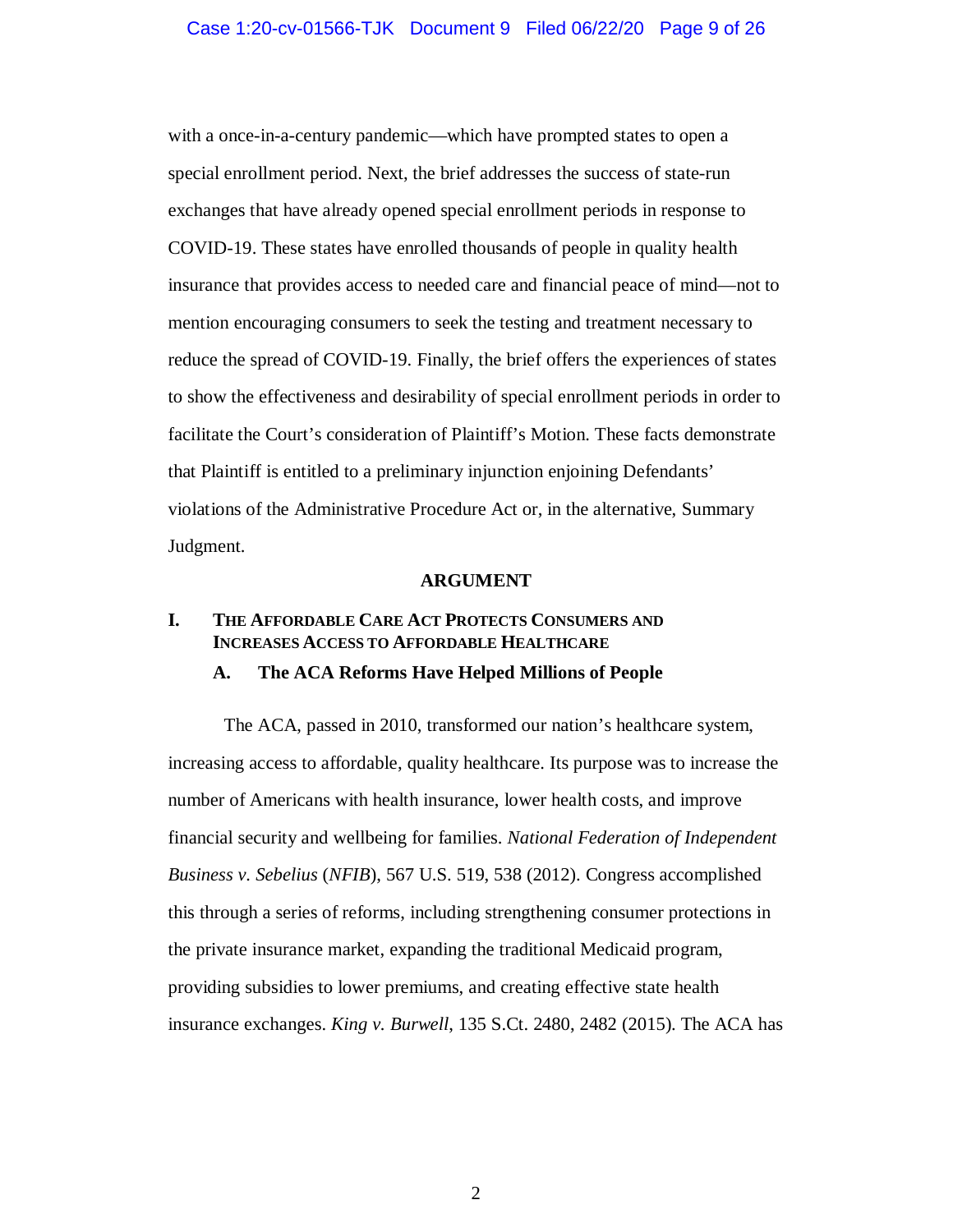#### Case 1:20-cv-01566-TJK Document 9 Filed 06/22/20 Page 10 of 26

enabled more than 20 million Americans to obtain health coverage,<sup>1</sup> allowing states to greatly reduce the number of uninsured residents.<sup>2</sup>

These reforms have provided peace of mind to Americans, who now have financial protection in the event of severe illness, irrespective of pre-existing health conditions. Among the ACA's many reforms, insurers may no longer discriminate against those with pre-existing health conditions, charge more for care based on health status, charge women more than men, or set lifetime or annual limits on coverage. In addition, insurers must provide coverage for essential health benefits, including ambulatory patient services, emergency services, hospitalization, maternity and newborn care, mental health and substance use treatment, prescription drugs, laboratory services, and preventative services and chronic disease management, among others.<sup>3</sup>

By dramatically reducing the number of uninsured Americans, the ACA has also ensured that fewer Americans face bankruptcy due to medical bills or forgo treatment out of a fear of the financial costs of doing so.<sup>4</sup> Indeed, the

<sup>3</sup> 42 U.S.C. § 300gg(a) (prohibiting premium rating based on pre-existing conditions or gender); 42 U.S.C. § 300gg-4 (prohibiting discrimination based on health status); 42 U.S.C. § 300gg-11 (prohibiting lifetime or annual limits); 42 U.S.C. § 300gg-12 (prohibiting rescissions except in cases of fraud); 42 U.S.C. § 18022 (establishing the essential health benefits package).

<sup>4</sup> "The ACA newly required all private health plans to end the use of annual and lifetime limits and to include an annual out-of-pocket limit on cost sharing. An estimated 22 million people enrolled in employer coverage are now protected against catastrophic costs. [ ] While data collected on personal bankruptcy does not include causes, filings dropped by about 50 percent between 2010 and 2016; experts attribute some of this change to the new financial protections offered by the ACA starting in 2010." Declaration of Henry J. Aaron, ¶ 16, *Texas v. Azar*,

(continued…)

<sup>&</sup>lt;sup>1</sup> Kaiser Family Foundation, *Key Facts About the Uninsured Population* (Dec. 7, 2018), at 1, https://www.kff.org/uninsured/fact-sheet/key-facts-about-theuninsured-population/ (last visited Jun. 15, 2020).

<sup>2</sup> *See* Kaiser Family Foundation, *State Health Facts*, https://tinyurl.com/y7byxtwg (last visited Jun. 11, 2020).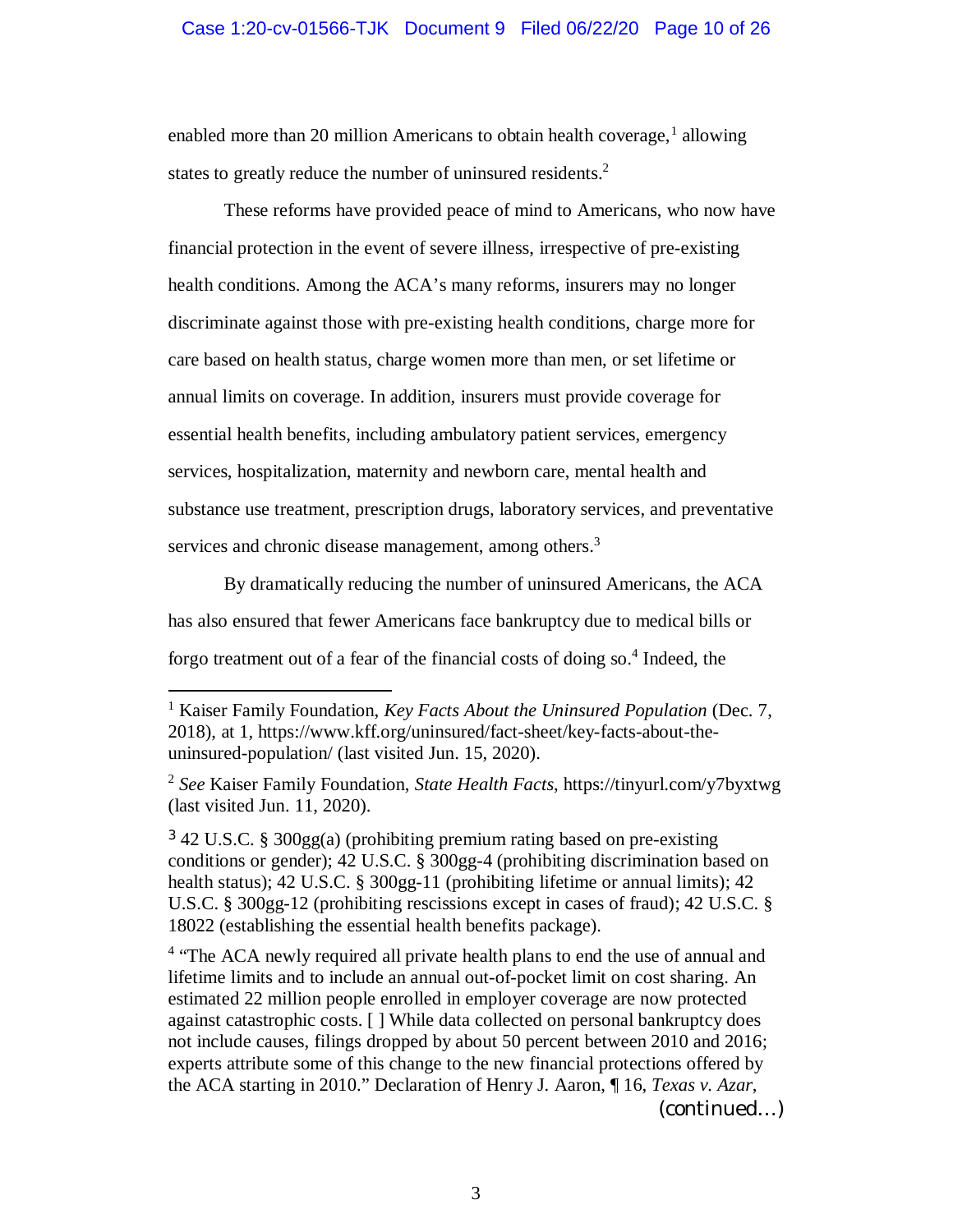number of families who say they are having problems paying medical bills has fallen dramatically since 2013, particularly among low and moderate income families,<sup>5</sup> and bankruptcy filings dropped approximately 50 percent between 2010 and 2016, which experts attribute in part to the ACA.<sup>6</sup>

### **B. The ACA Contemplated the Need for Flexibility in the Administration of the Exchanges through Special Enrollment Periods**

In addition to the consumer protections outlined above, the ACA created state and federal healthcare insurance exchanges, where Americans—particularly those without employer-sponsored insurance—can compare and purchase coverage. The ACA provides that if a state elects not to establish its own exchange, the Secretary of HHS "shall . . . establish and operate such exchange within the State." 42 U.S.C.  $\S$  18041(c)(1). Twelve states and the District of Columbia have established state-based exchanges.  $42 \text{ U.S.C.}$  §  $18031(b)(1).$ <sup>7</sup> Thirty-eight states, however, rely on the federal government in whole or in part to operate their insurance exchanges.<sup>8</sup> HHS opens the federal insurance exchanges each year for an open enrollment period, as required by the ACA. 42 U.S.C.

<sup>(…</sup>continued)

<sup>340</sup> F. Supp. 3d 579 (N.D. Tex. 2018) (No. 4:18-cv-00167-O) (*internal citations omitted*).

<sup>5</sup> Michael Karpman and Sharon K. Long, *9.4 Million Fewer Families Are Having Problems Paying Medical Bills*, Urban Inst. (May 21, 2015), at 1, http://hrms.urban.org/briefs/9-4-Million-Fewer-Families-Are-Having-Problems-Paying-Medical-Bills.pdf.

<sup>6</sup> Allen St. John, *How the Affordable Care Act Drove Down Personal Bankruptcy*, Consumer Reports (May 2, 2017), https://www.consumerreports.org/personalbankruptcy/how-the-aca-drove-down-personal-bankruptcy/.

<sup>7</sup> *See* Kaiser Family Foundation, *State Health Insurance Marketplace Types*, *2020*, https://tinyurl.com/yafjlgjn.

<sup>8</sup> *Id.*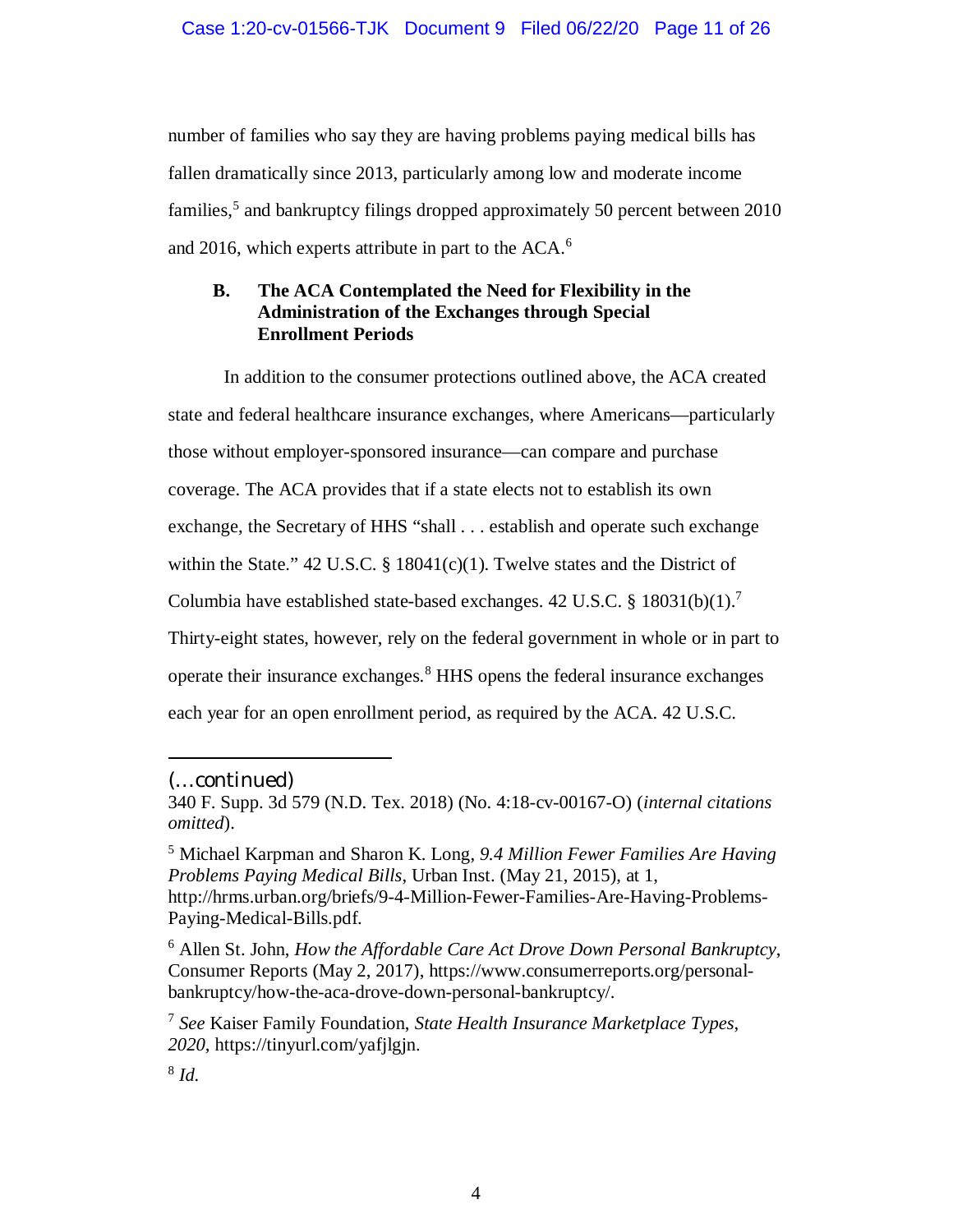§ 18031(c)(6)(B). The 2020 open enrollment period ran from November 1, 2019, to December 18, 2019, well before any American could have been expected to take the COVID-19 pandemic into account when making health insurance decisions for 2020.

The ACA envisioned the need for flexibility in administering the open enrollment period, providing that "the Secretary shall require an exchange to provide for . . . special enrollment periods under circumstances similar to such periods under part D of title XVIII of the Social Security Act [42 U.S.C. 1395w– 101 et seq.][ ]" 42 U.S.C. § 18031(c)(6). Special enrollment periods recognize the need for special rules each year to allow individuals to sign up for coverage outside of the open enrollment period. These include qualifying life events, such as marriage, birth of a child, or losing employer-sponsored insurance, which can qualify a person for a special enrollment period within certain parameters. 42 U.S.C. § 1395w-101(b)(3)(C).

The ACA also provides for additional "exceptional circumstances" that trigger a special open enrollment period for uninsured individuals, such as unanticipated events, often outside of individuals' control. 45 C.F.R. § 155.420(d)(9). In the past, HHS has used the "exceptional circumstances" provision to create special enrollment periods for people affected by natural disasters such as hurricanes, earthquakes, and flooding<sup>9</sup> and for survivors of domestic violence.<sup>10</sup> Moreover, HHS has opened special enrollment periods for

<sup>9</sup> *See Special Enrollment Periods for Complex Issues*, HealthCare.gov, https://www.healthcare.gov/sep-list/ (last visited June. 15, 2020).

<sup>10</sup> CMS, *Updated Guidance on Victims of Domestic Abuse and Spousal Abandonment*, July 2015, at 1.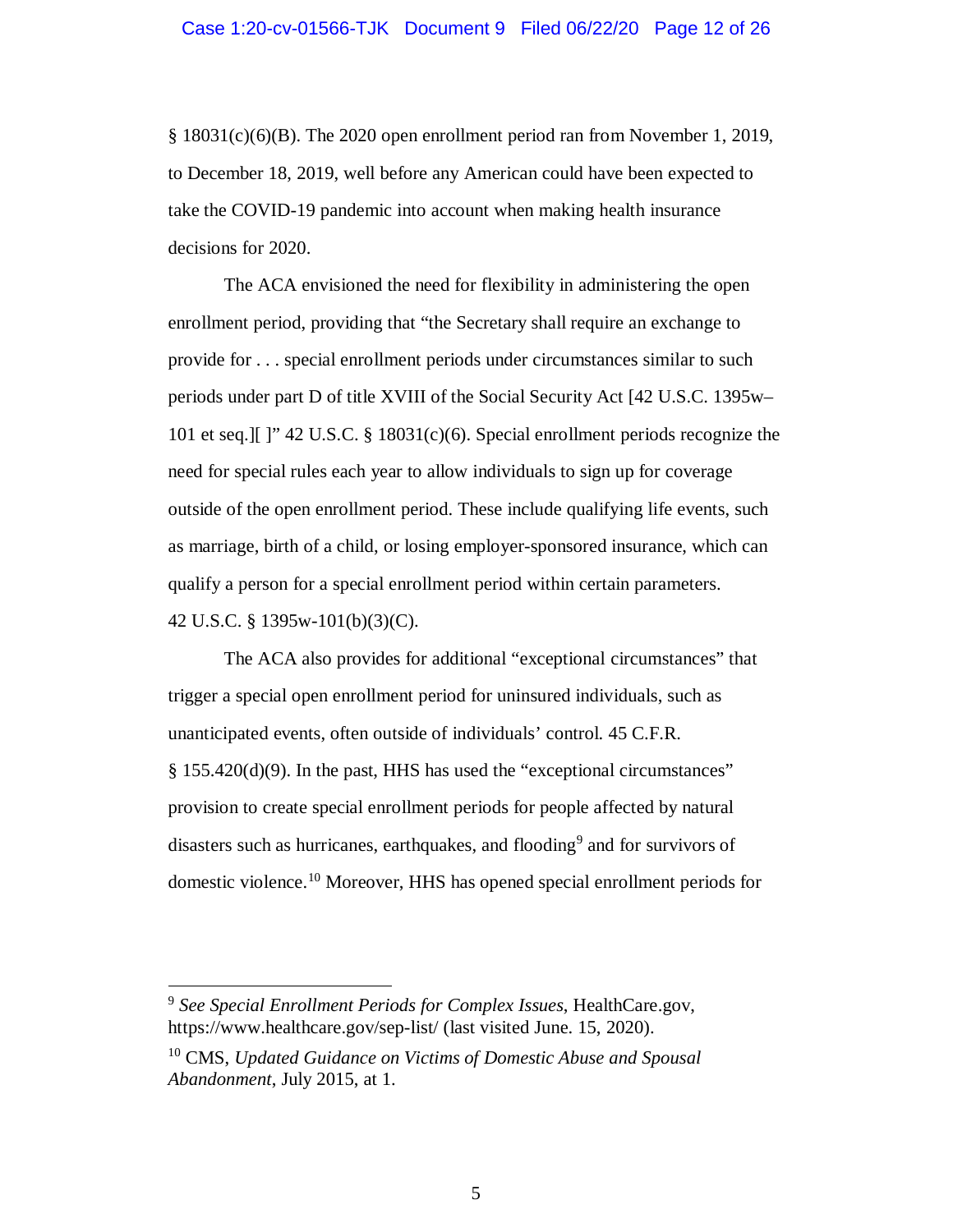#### Case 1:20-cv-01566-TJK Document 9 Filed 06/22/20 Page 13 of 26

anyone living in a county that is eligible to apply for "individual assistance" or "public assistance" by the Federal Emergency Management Agency.<sup>11</sup>

To date, HHS has refused to open a special enrollment period in response to this global pandemic, despite the facts that: (1) HHS declared a public health emergency on January 31, 2020, pursuant to section 319 of the Public Health Service Act, 42 U.S.C.  $\S$  247d;<sup>12</sup> (2) President Trump declared a National Emergency on March 13, 2020, retroactive to March 1,  $2020$ ;<sup>13</sup> and (3) all 50 states declared an emergency in response to the pandemic.<sup>14</sup>

There is no greater "exceptional circumstance" than a global pandemic. And the current pandemic has left Americans battling a historic economic downturn while simultaneously facing the prospect of costly medical expenses at the hands of a disease for which no vaccine nor approved treatment currently exists. A special enrollment period would not only assist individuals who have lost coverage due to the COVID-19 pandemic, but would also benefit individuals who never enrolled in healthcare coverage in the first place, such as low-wage and "gig" workers who would otherwise be without coverage until 2021, after enrolling in the next open enrollment period later this year.

<sup>11</sup> *See Special Enrollment Periods for Complex Issues*, HealthCare.gov, https://www.healthcare.gov/special enrollment period-list/ (last visited Apr. 22, 2020).

<sup>12</sup> *Declaration Under the Public Readiness and Emergency Preparedness Act for Medical Countermeasures Against COVID-19*, 85 FR 15198-01.

<sup>13</sup> *Proclamation on Declaring a National Emergency Concerning the Novel Coronavirus Disease (COVID-19) Outbreak*,

https://www.whitehouse.gov/presidential-actions/proclamation-declaringnational-emergency-concerning-novel-coronavirus-disease-covid-19-outbreak/ (last visited June 8, 2020)(parenthetical in original).

<sup>14</sup> *Declaration Under the Public Readiness and Emergency Preparedness Act for Medical Countermeasures Against COVID-19*, 85 FR 15198-01.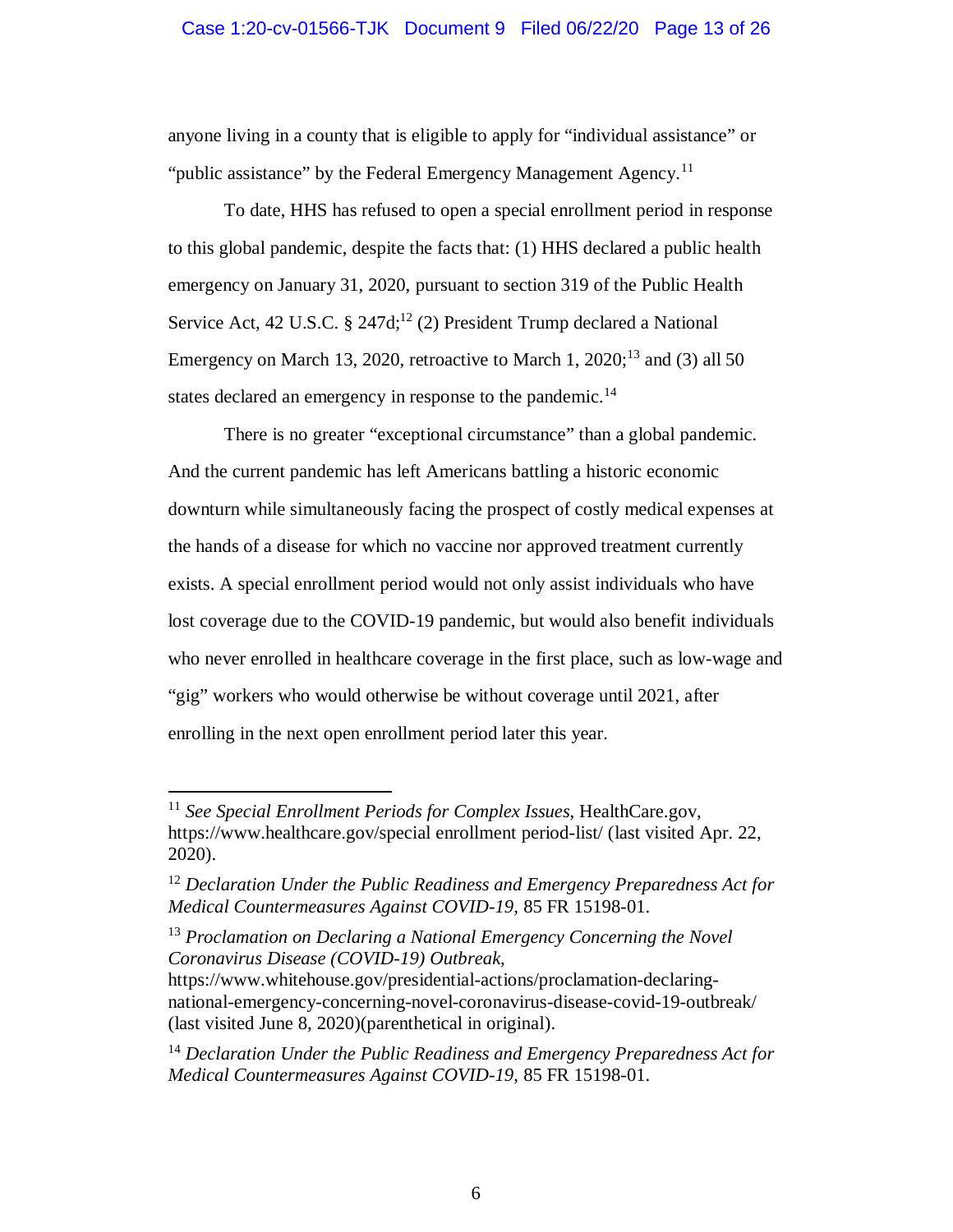### **II. ACCESS TO MEDICAL TREATMENT IS ESSENTIAL TO THIS PUBLIC HEALTH AND ECONOMIC CRISIS**

COVID-19 marks the most serious public health emergency this country has faced in over a century. To date, the United States has had more than two million confirmed cases of COVID-19 and 115,000 deaths.<sup>15</sup> The President and HHS Secretary Alex Azar have declared states of emergency in response to the pandemic, as has every state, the District of Columbia, and several U.S. territories.<sup>16</sup>

The impact of the pandemic highlights the pressing societal need for medical treatment and comprehensive insurance coverage. While tests for the disease may be free, treatment may not be. And medical bills for uninsured individuals can cost tens of thousands of dollars.<sup>17</sup> Moreover, many workers who have been deemed "essential" to the economy lack the resources to take time off work, are more likely to be uninsured, and are frequently placed in high-risk situations that facilitate the spread of COVID-19.<sup>18</sup>

<sup>15</sup> Johns Hopkins University and Medicine, *Coronavirus Resource Center*, https://coronavirus.jhu.edu/map.html (last visited Jun. 15, 2020).

<sup>16</sup> *See* Anagha Srikanth, *This Is Where Your State Stands on Reopening During the Coronavirus Pandemic*, The Hill (Apr. 3, 2020), https://thehill.com/changingamerica/well-being/prevention-cures/491064-which-states-have-told-residents-tostay-home.

<sup>17</sup> Megan Leonhardt, *Uninsured Americans Could Be Facing Nearly \$75,000 in Medical Bills if Hospitalized for Coronavirus*, CNBC (Apr. 1, 2020), https://www.cnbc.com/2020/04/01/covid-19- hospital-bills-could-cost-uninsuredamericans-up-to-75000.html; Reed Abelson, *Now That Coronavirus Tests Are Free, Some Insurers Are Waiving Costs for Treatment*, New York Times, https://www.nytimes.com/2020/03/19/health/coronavirus-tests-bills.html (updated Mar. 31, 2020); Abigail Abrams, *Total Cost of Her COVID-19 Treatment: \$34,927.43*, Time (Mar. 19, 2020), https://time.com/5806312/coronavirustreatment-cost/.

<sup>18</sup> *See* Samantha Artiga & Matthew Rae, *The COVID-19 Outbreak and Food Production Workers: Who Is at Risk?*, Kaiser Family Foundation (Jun. 3, 2020),

<sup>(</sup>continued…)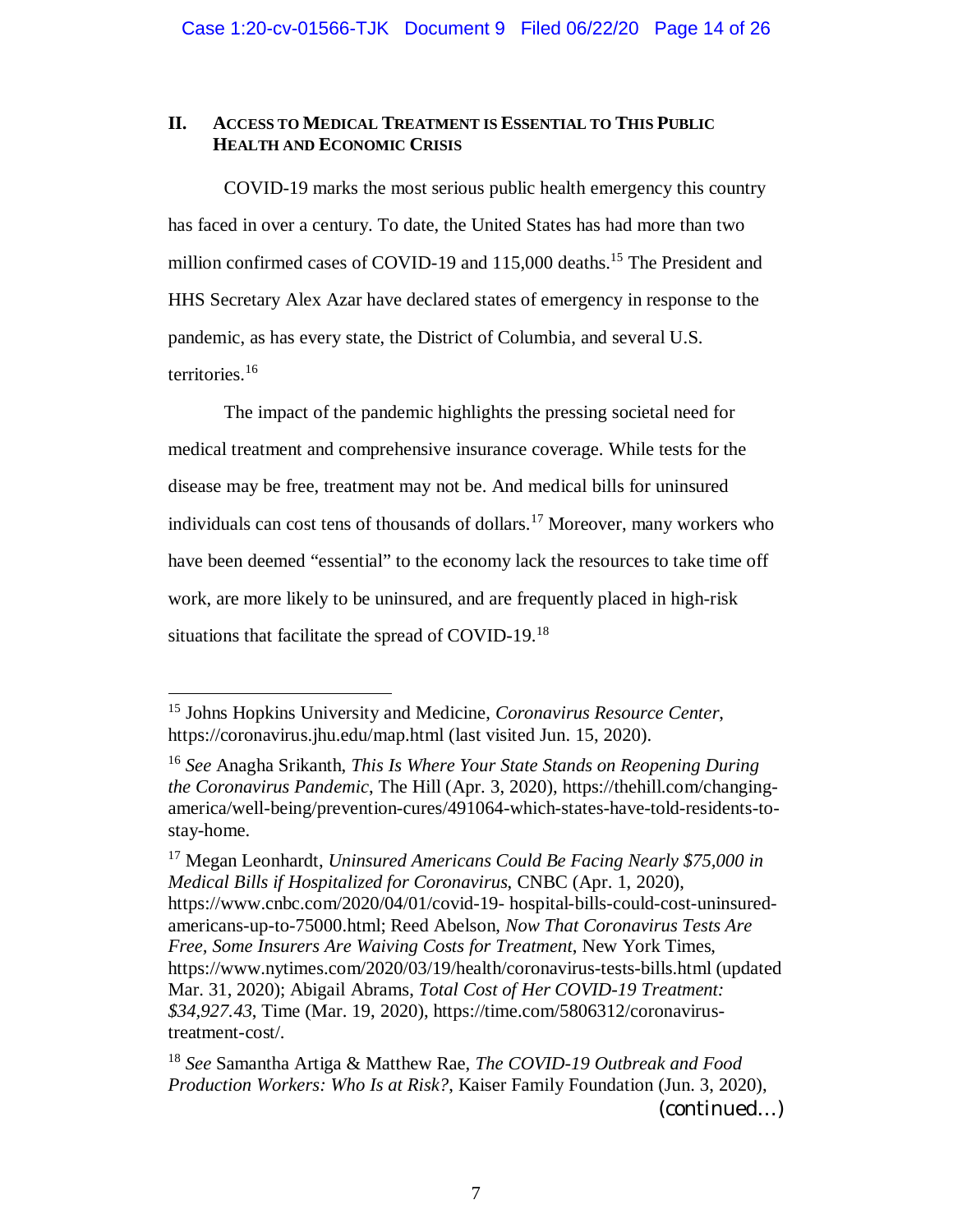Widespread numbers of uninsured Americas and high treatment costs will likely cause infected individuals to delay care until it is absolutely necessary (that is, hospitalization is necessary), or to forgo care altogether.<sup>19</sup> According to a Kaiser Family Foundation analysis, costs for patients hospitalized for COVID-19 may reach \$20,000 per person, while individuals can expect to pay an average of at least \$1,300 in out-of-pocket costs.<sup>20</sup> In addition, almost 40 percent of patients report a negative impact on their mental health stemming from the pandemic.<sup>21</sup> In short, Americans need coverage as they face this pandemic, and states need the

https://www.healthsystemtracker.org/brief/potential-costs-of-coronavirustreatment-for-people-with-employer-coverage/.

<sup>20</sup> *Id*. Consumers have reported receiving exorbitant bills following COVID testing: a Vermont resident, for example, received a \$1,622.52 bill for hospital charges for an ER visit associated with COVID-19 testing; a Colorado resident reported a \$1,200 bill in coinsurance charges for her ER treatment. Elisabeth Rosenthal et al., *Analysis: He Got Tested For Coronavirus. Then Came The Flood Of Medical Bills*, Kaiser Family Foundation (Apr. 1, 2020),

<sup>21</sup> Matthew Rae et al*., supra* note 19 at 1.

<sup>(…</sup>continued)

https://www.kff.org/coronavirus-covid-19/issue-brief/the-covid-19-outbreak-andfood-production-workers-who-is-at-risk.

<sup>&</sup>lt;sup>19</sup> Although COVID-19 testing is covered for most patients pursuant to the Families First Coronavirus Response Act (FFCRA), there is not yet corresponding coverage for COVID-19 treatment. Rachel Fehr et al., *Five Things to Know About the Cost of COVID-19 Testing and Treatment*, Kaiser Family Foundation (May 26, 2020), https://www.kff.org/coronavirus-covid-19/issue-brief/five-things-toknow-about-the-cost-of-covid-19-testing-and-treatment/. Even for patients with employer-sponsored insurance, out-of-pocket costs for a pneumonia admission could exceed \$1,300; furthermore, costs and length of hospital stays both increase when a patient requires ventilator support. Matthew Rae et al*., Potential Costs of COVID-19 Treatment for People with Employer Coverage*, Peterson-Kaiser Health System Tracker (Mar. 13, 2020),

https://khn.org/news/covid19-coronavirus-test-surprise-medical-bill/; Walecia Konrad, *After battling COVID-19, survivors may have to fight big medical bills,* Moneywatch (May 15, 2020) at 1, https://www.cbsnews.com/news/covid-19 health-care-costs-medical-treatment/.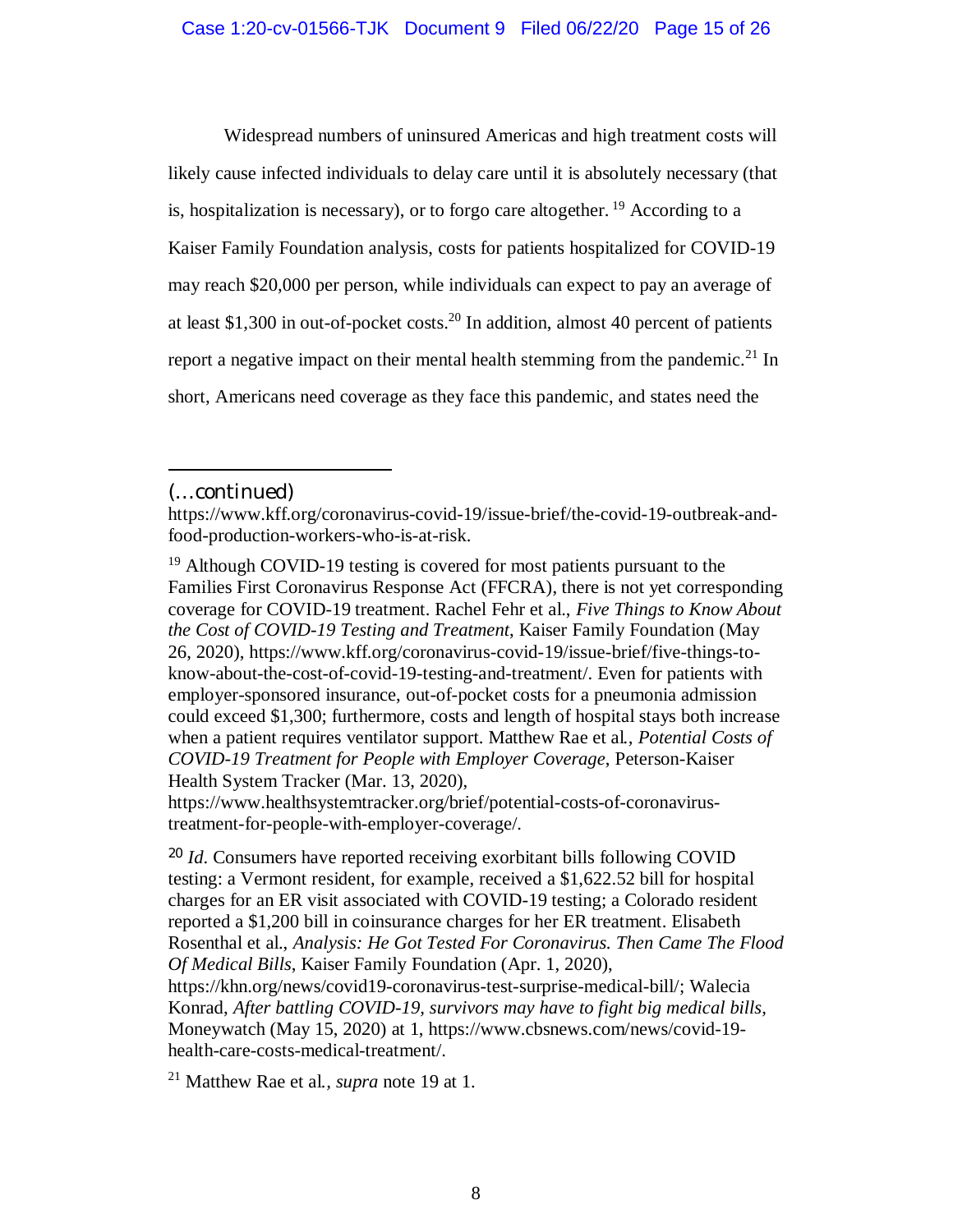### Case 1:20-cv-01566-TJK Document 9 Filed 06/22/20 Page 16 of 26

support of the federal government to help contain the spread of the disease and ensure that residents can obtain needed healthcare.

Furthermore, increasing numbers of uninsured patients seeking hospital care will drive up uncompensated care costs for hospitals and states—one report shows a 13 percent increase over last year; another predicts an 18 percent increase.<sup>22</sup> Although it is difficult to determine the precise distribution of uncompensated care costs between providers and the government, one analysis estimated that in 2013, about 65 percent of such costs (\$52.6 billion) were covered by government programs.<sup>23</sup> Out of this sum, about 62.4 percent (\$32.8) billion) came from the federal government, and the remaining 37.6 percent (\$19.8 billion) came from state and local programs. $24$ 

The current healthcare crisis has also led to an enormous spike in unemployment. Millions of Americans submit new claims weekly.<sup>25</sup> In April alone, more than 20 million filed for unemployment, pushing the unemployment rate to 14.7 percent.<sup>26</sup> Since mid-March, nearly 45 million people have filed

<sup>22</sup> Jim Blake et al., *National Hospital Flash Report*, Kaufman Hall (Apr. 2020), https://flashreports.kaufmanhall.com/kha-perspective-april-2020; Federation of American Hospitals, *COVID-19 Alert: U.S. Hospital Finances in Critical Condition*, at 2, https://www.fah.org/fah-ee2-uploads/website/documents/COVID-19\_Alert-\_U.S.\_Hospital\_-\_FINAL.pdf (citing *Survey of Hospital CEO/CFOs on Earnings Impact of COVID-19 and Recession*, Piper Sandler (Apr. 6, 2020)).

<sup>23</sup> Teresa Coughlin et al., *An Estimated \$84.9 Billion in Uncompensated Care Was Provided in 2013; ACA Payment Cuts Could Challenge Providers*, 33 HEALTH AFFAIRS 807, 812 (2014),

https://www.healthaffairs.org/doi/pdf/10.1377/hlthaff.2013.1068.

<sup>24</sup> *Id.*

<sup>25</sup> U.S. Dept. of Labor, *News Release* (May 28, 2020), at 1, https://www.dol.gov/sites/dolgov/files/OPA/newsreleases/uiclaims/20201122.pdf.

<sup>26</sup> U.S. Bureau of Labor Statistics, *The Employment Situation—April 2020*, May 8, 2020, at 1, *available at*

<sup>(</sup>continued…)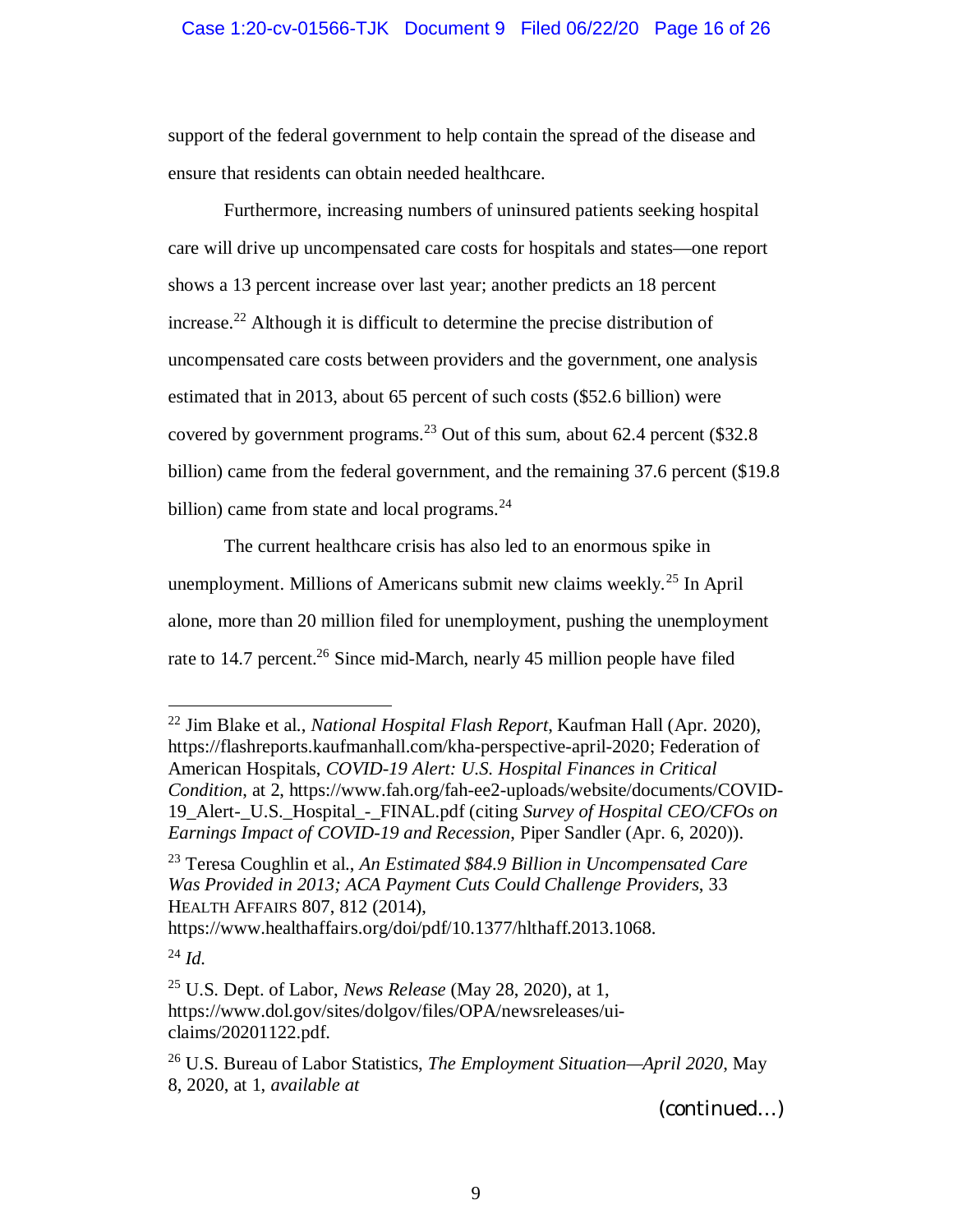unemployment claims, representing one out of four American workers. $27$ 

Troublingly, the actual number of unemployed may actually be much higher.<sup>28</sup>

Although states are proceeding into the early phases of reopening, recent spikes in

several states signal new COVID-19 hot spots, and experts have identified a

continued wave of infections.<sup>29</sup>

Massive unemployment has important implications for people's ability to

obtain healthcare coverage, as well as to pay for medical care. Before March of

this year, 160 million Americans under age 65 received health insurance from

their employers.<sup>30</sup> Many now find themselves both without a job and without

coronavirus.html.

<sup>28</sup> *See, e.g.,* Robert Shapiro, *No, the Unemployment Rate Didn't Really Drop in May,* Brookings Institution, Jun. 8, 2020, *available at*

https://www.brookings.edu/blog/fixgov/2020/06/08/no-the-unemployment-ratedidnt-really-drop-in-may/; Marketplace, *The Unemployment Rate Spiked to 14.7% in April. It Doesn't Fully Capture COVID-19 Job Losses*, May 8, 2020, *available at* https://www.marketplace.org/2020/05/08/covid-19-april-unemployment-rate/.

<sup>29</sup> Emma Court & David Baker*, Second U.S. Virus Wave Emerges as Cases Top 2 Million*, BLOOMBERG, (Jun. 10, 2020), at 1, *available at* https://www.bloomberg.com/news/articles/2020-06-10/second-u-s-virus-waveemerges-after-state-reopenings.

<sup>30</sup> Bowen Garrett & Anuj Gangopadhyaya, *How the COVID-19 Recession Could Affect Health Insurance Coverage,* Urban Inst., May 2020, at 1, *available at* https://www.urban.org/research/publication/how-covid-19-recession-could-affecthealth-insurance-coverage/view/full\_report (Census data showing that in 2018, 55.1 percent of adults under 65 were covered by employer-sponsored insurance); Edward R. Berchick, et al., *Health Insurance Coverage in the United States: 2018* (Nov. 2019), at 2, *available at*

https://www.census.gov/content/dam/Census/library/publications/2019/demo/p60- 267.pdf.

<sup>(…</sup>continued)

https://www.bls.gov/news.release/archives/empsit\_05082020.html; *see generally* U.S. Bureau of Labor Statistics, *Local Area Unemployment Statistics*, https://www.bls.gov/lau/.

<sup>27</sup> Tiffany Hsu, *Sobering Jobs Outlook: 'We're Expecting a Long Haul',* N.Y. TIMES, June 11, 2020, at 1, *available at* https://www.nytimes.com/2020/06/11/business/economy/unemployment-claims-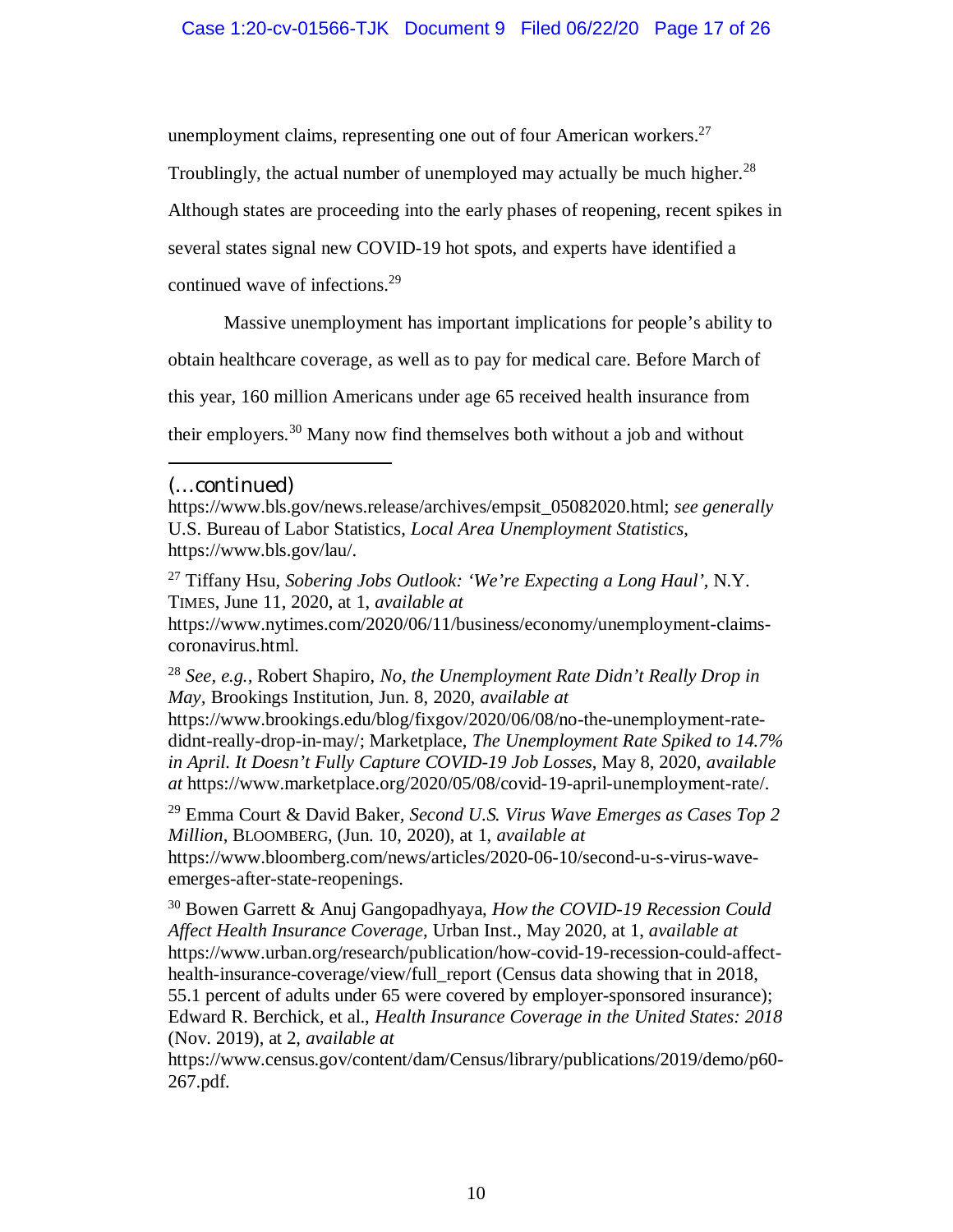#### Case 1:20-cv-01566-TJK Document 9 Filed 06/22/20 Page 18 of 26

health insurance. Even more troubling, the past months have exposed just how much the risk of infection—and the outcome of an infection—hinges on one's socio-economic status. Low-wage workers often work in close proximity with others, such as in as in grocery stores, factories, or making home deliveries. These same low-wage workers are also the least likely to have employer-sponsored healthcare benefits. $31$ 

Unemployment is also affecting those who received insurance through their jobs. A Kaiser Family Foundation report estimates that "as of May 2, 2020, nearly 27 million people could potentially lose ESI [employer-sponsored insurance] and become uninsured following job loss."<sup>32</sup> The report estimates that more than 12 million of these people will be eligible for Medicaid, and another 8 million will be eligible for tax credits on the insurance exchanges. An estimate from the Urban Institute predicts that if the unemployment rate rises to 20 percent, between 25 and 43 million people could lose employer-sponsored insurance.<sup>33</sup> These effects could hit people with employer-sponsored insurance who make less than  $$50,000$  per year the hardest.<sup>34</sup>

<sup>31</sup> U.S. Congress. Joint Economic Committee. *The Impact of Coronavirus on the Working Poor and People of Color*,

https://www.jec.senate.gov/public/\_cache/files/bbaf9c9f-1a8c-45b3-816c-1415a2c1ffee/coronavirus-race-and-class-jec-final.pdf (last visited June 19, 2020).

<sup>32</sup> Rachel Garfield, et al., *Eligibility for ACA Health Coverage Following Job Loss*, Kaiser Family Foundation (May 13, 2020), at 1, https://www.kff.org/coronavirus-covid-19/issue-brief/eligibility-for-aca-health-

coverage-following-job-loss/. <sup>33</sup> Garrett & Gangopadhyaya, *supra* note 30 at 1.

<sup>34</sup> Health Management Associates, *COVID-19 Impact on Medicaid, Marketplace, and the Uninsured, by State* (Apr. 3, 2020), at 1,

https://www.healthmanagement.com/wp-content/uploads/HMA-Estimates-of-COVID-Impact-on-Coverage-public-version-for-April-3-830-CT.pdf.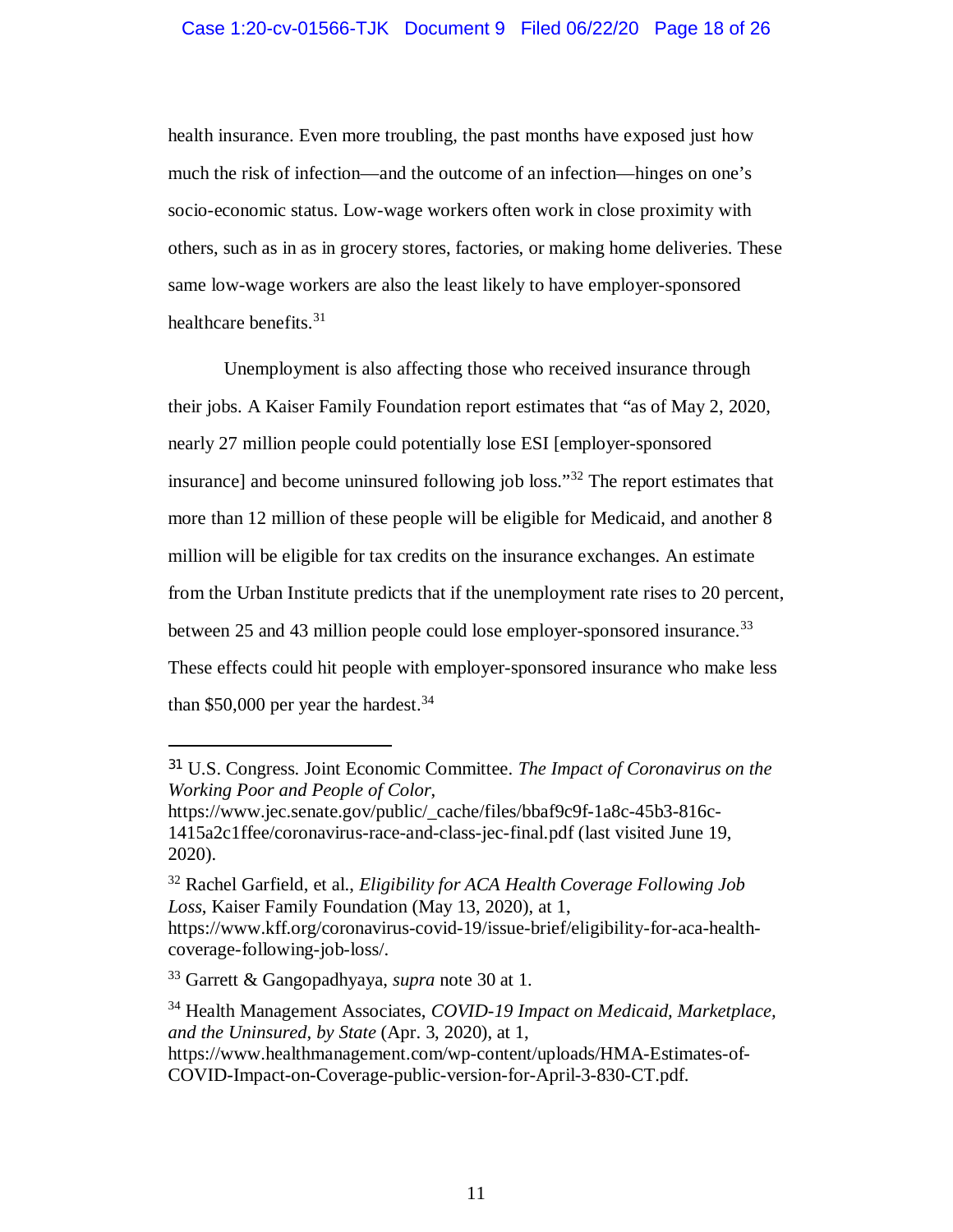### **III. THE EXPERIENCES OF STATES THAT OPENED SPECIAL ENROLLMENT PERIODS DEMONSTRATE THE IMPORTANCE OF PROVIDING ACCESS TO AFFORDABLE HEALTHCARE WHEN CONSUMERS MOST NEED IT.**

As part of their obligation to protect the health and well-being of their residents, twelve of the thirteen states with their own exchanges have opened a special enrollment period in response to COVID-19.<sup>35</sup> These states determined that the public health crisis and corresponding economic crisis constituted an "exceptional circumstance" and recognized that many of their residents may have experienced a change in circumstances that necessitated coverage or a switch in healthcare plans, or that they may now qualify for exchange subsidies or Medicaid.<sup>36</sup>

Collectively, states with open special enrollment periods have enrolled more than two hundred thousand new residents during the pandemic, many of whom are eligible for exchange subsidies. In California, for example, the rate of sign-ups during the pandemic has been nearly 2.5 times as high as the rate during the same period last year.<sup>37</sup> Other states have also greatly expanded the number of health insurance enrollees by opening a special enrollment period, as summarized in the table below:

<sup>35</sup> Idaho did not open a special enrollment period for COVID-19. However, Idaho has streamlined the process for enrollees eligible due to a loss of ESI, requiring only a written statement explaining loss of employer-sponsored coverage to enroll. Health Idaho, *COVID-19 and Your Health Idaho*, https://www.yourhealthidaho.org/covid-19/#1586207511613-c6b8c5cc-7d70.

<sup>36</sup> Louise Norris, *COVID-19: State and Federal Efforts to Improve Access to Testing, Treatment, and Health Coverage*, HealthInsurance.org (May 28, 2020), https://www.healthinsurance.org/obamacare/state-and-federal-efforts-to-improveaccess-to-covid-19-testing-treatment/#sep.

<sup>37</sup> *Id.*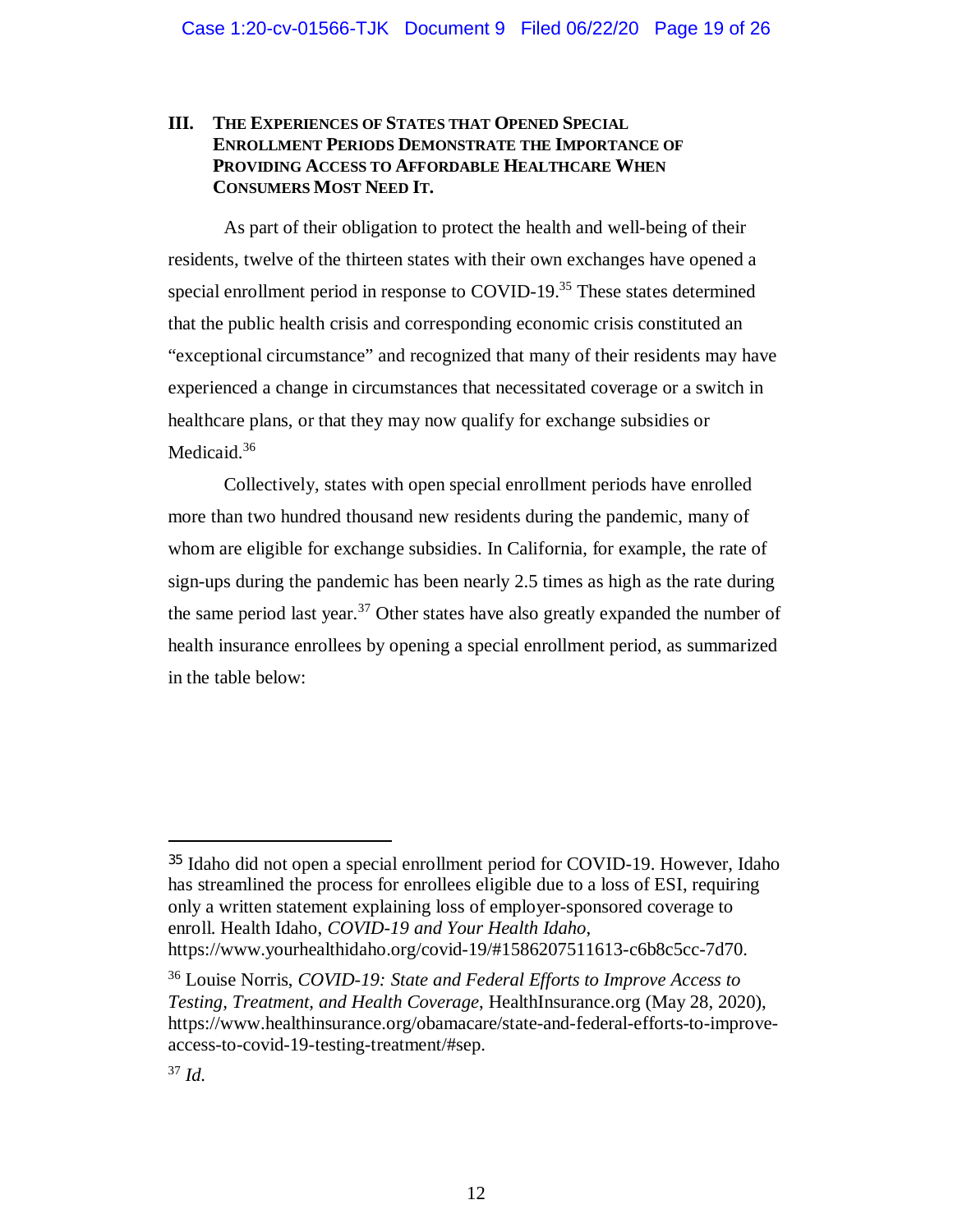| <b>New Enrollees in State-based Exchanges</b> |                  |                |
|-----------------------------------------------|------------------|----------------|
| <b>State</b>                                  | <b>SEP</b> Dates | New Enrollees  |
| California                                    | Mar. 20–Jun. 30  | $155,470^{38}$ |
| Colorado                                      | Mar. 20–Apr. 30  | $14,263^{39}$  |
| Connecticut                                   | Mar. 19–Apr. 17  | 7,34540        |
| District of Columbia                          | Feb. 6–Sep. 15   | $2,072^{41}$   |
| Maryland                                      | Mar. 16–Jun. 15  | 43,23242       |
| <b>Massachusetts</b>                          | Mar. 11–Jun. 23  | $20,000^{43}$  |

<sup>38</sup> Covered California, *Covered California's Enrollment Continues to Surge During the COVID-19 Pandemic* (June 12, 2020),

https://www.commonwealthfund.org/blog/2020/during-covid-19-crisis-statehealth-insurance-marketplaces-are-working-enroll-uninsured. The data for Colorado reflects enrollees through both the COVID-19 SEP and the loss of minimum essential coverage SEP as of April 30, 2020, when the SEP ended.

<sup>40</sup> Data from Access Health CT, Jun. 4, 2020. Data reflects enrollment numbers as of June 1, 2020. 2,209 of these enrolled through the COVID-19 SEP.

<sup>41</sup> Schwab, Giovannelli & Lucia, *supra* note 39. Data is as of April 19, 2020.

<sup>42</sup> Maryland Health Benefit Exchange, *30,000+ Marylanders Have Enrolled During the Coronavirus Emergency Special Enrollment Period* (May 18, 2020), at 1, https://www.marylandhbe.com/wp-content/uploads/2020/05/Coronavirus-SEP One-Month-Left-Press-Release.pdf. Data is as of May 15, 2020.

<sup>43</sup> Massachusetts Health Connector, *Massachusetts Health Connector Continues Extended Enrollment as Nearly 45,000 People Enroll in New Plans, Update Current Coverage* (Apr. 28, 2020), https://www.mahealthconnector.org/healthconnector-continues-extended-enrollment. Data is as of April 28, 2020. 8,300 of these enrolled through the COVID-19 SEP. Massachusetts Health Connector, *Massachusetts Health Connector COVID-19 Special Enrollment Period: Results to Date* (May 1, 2020), at 1, https://www.mahealthconnector.org/wpcontent/uploads/Health-Connector-COVID-19-SEP-Brief-050120.pdf.

https://www.coveredca.com/newsroom/news-releases/2020/06/12/coveredcalifornias-enrollment-continues-to-surge-during-the-covid-19-pandemic/. As of June 12, 2020.

<sup>39</sup> Rachel Schwab, Justin Giovannelli & Kevin Lucia, *During the COVID-19 Crisis, State Health Insurance Marketplaces Are Working to Enroll the Uninsured*, Commonwealth Fund (May 19, 2020),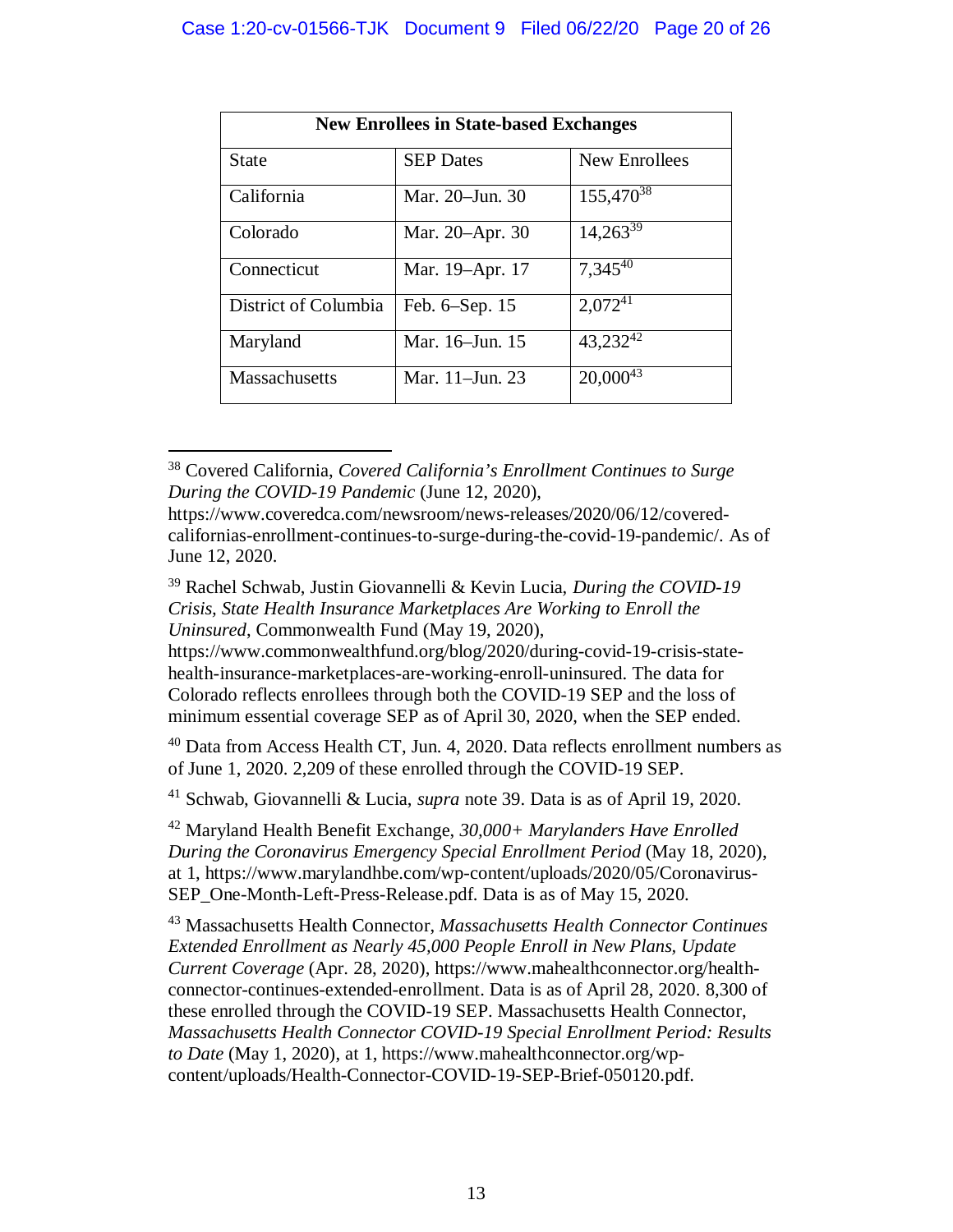### Case 1:20-cv-01566-TJK Document 9 Filed 06/22/20 Page 21 of 26

| Minnesota    | Mar. 23-Apr. 21 | 9,48244       |
|--------------|-----------------|---------------|
| Nevada       | Mar. 17-May 15  | $2,712^{45}$  |
| Rhode Island | Mar. 14–Apr. 30 | $1,316^{46}$  |
| Washington   | Mar. 10–May 8   | $21,411^{47}$ |
| Vermont      | Mar. 20–Jun. 15 | $857^{48}$    |

These special enrollment periods also benefit those who still have coverage. People who are still employed but experience a change in income or working hours may become eligible for a different plan or for exchange subsidies to help pay for their coverage. For example, in Massachusetts, between March 11 and April 28, 12,000 people changed their plans after reporting a change in income, and another 11,600 moved to MassHealth (Medicaid and CHIP in Massachusetts).<sup>49</sup> Likewise, Connecticut has recorded 41,001 HUSKY Health enrollments (Medicaid and CHIP in Connecticut) between March 19 and June 1.<sup>50</sup> And in Maryland, more than 64 percent of residents used the pandemic special

<sup>50</sup> Data from Access Health CT, Jun. 4, 2020.

<sup>44</sup> Schwab, Giovannelli & Lucia, *supra* note 39. Data is current as of April 21, when the SEP ended. 6,023 of these enrolled through the COVID-19 SEP.

<sup>45</sup> *Id.* Data is as of April 15, 2020.

<sup>46</sup> *Id.* Data is as of April 19, 2020.

<sup>47</sup> Washington Health Benefit Exchange, *Supplemental Report: Uninsured Special Enrollment Period* (Jun. 2020), at 4, https://www.wahbexchange.org/wpcontent/uploads/2020/06/Supplemental-report\_uninsured-FINAL.pdf. Data is as of May 8, 2020, when the SEP ended. 7,000 of these enrolled through the COVID-19 SEP.

<sup>&</sup>lt;sup>48</sup> Data from Vermont Health Connect, May 28, 2020. Data is current as of May 28. 389 of these enrolled through the COVID-19 SEP.

<sup>49</sup> Massachusetts Health Connector, *Massachusetts Health Connector Continues Extended Enrollment as Nearly 45,000 People Enroll in New Plans, Update Current Coverage* (Apr. 28, 2020), https://www.mahealthconnector.org/healthconnector-continues-extended-enrollment. As noted in the table, another 20,000 people in Massachusetts were new enrollees during the SEP, bringing the total to almost 45,000 people who either updated or enrolled in coverage.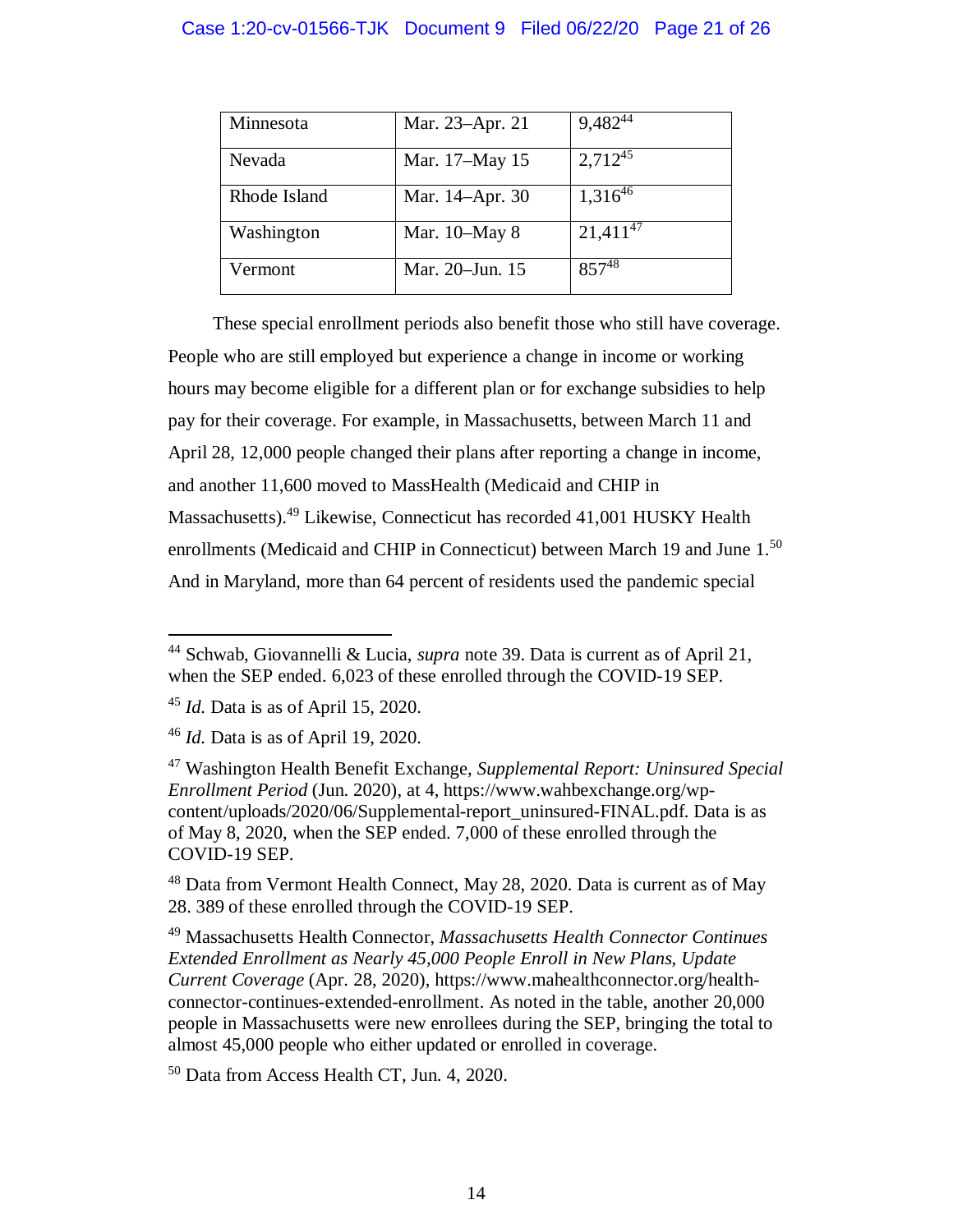### Case 1:20-cv-01566-TJK Document 9 Filed 06/22/20 Page 22 of 26

enrollment period to enroll in Medicaid, and the majority of those who opted to enroll in private insurance qualified for financial help to lower the cost of the  $plan.<sup>51</sup>$ 

The experience of the state-based exchanges demonstrates a special enrollment period would benefit all Americans, including those in states dependent upon the federal exchange. The 38 states that rely on the federal HealthCare.gov exchange, in whole or in part, including *amici* Michigan Delaware, Hawaii, New Mexico, North Carolina, Oregon, and Pennsylvania have the same interests in the health of their residents and the preservation of state resources.<sup>52</sup> States that use the federal exchange have significant number of residents who have already obtained health insurance through these exchanges. The numbers total in the millions, as confirmed by reviewing six larger states in 2020: Pennsylvania (331,825), Illinois (292,945), Ohio (196,806), Georgia  $(463,910)$ , North Carolina (505,275), and Michigan (262,919).<sup>53</sup>

A special enrollment period would create an opportunity for the millions more in these states who remain uninsured to obtain healthcare coverage. Moreover, the economic consequences of the pandemic—namely historic levels of unemployment—have not been limited to any particular region of the country. In Michigan, for example, the unemployment rate exceeds 22%, the highest in generations, with more than a million Michigan residents seeking unemployment

<sup>51</sup> Maryland Health Benefit Exchange, *30,000+ Marylanders Have Enrolled During the Coronavirus Emergency Special Enrollment Period* (May 18, 2020), https://www.marylandhbe.com/wp-content/uploads/2020/05/Coronavirus-SEP\_One-Month-Left-Press-Release.pdf.

<sup>52</sup> Kelsey Waddill, *Special Enrollment Period Trends on State ACA Marketplaces*, Health Payer Intelligence (May 20, 2020),

https://healthpayerintelligence.com/news/special-enrollment-period-trends-onstate-aca-marketplaces.

<sup>53</sup> Kaiser Family Foundation, *Marketplace Enrollment 2014–2020* (Jun. 12, 2020), https://www.kff.org/health-reform/state-indicator/marketplaceenrollment/?currentTimeframe=0&sortModel=%7B%22colId%22:%22Location %22,%22sort%22:%22asc%22%7D.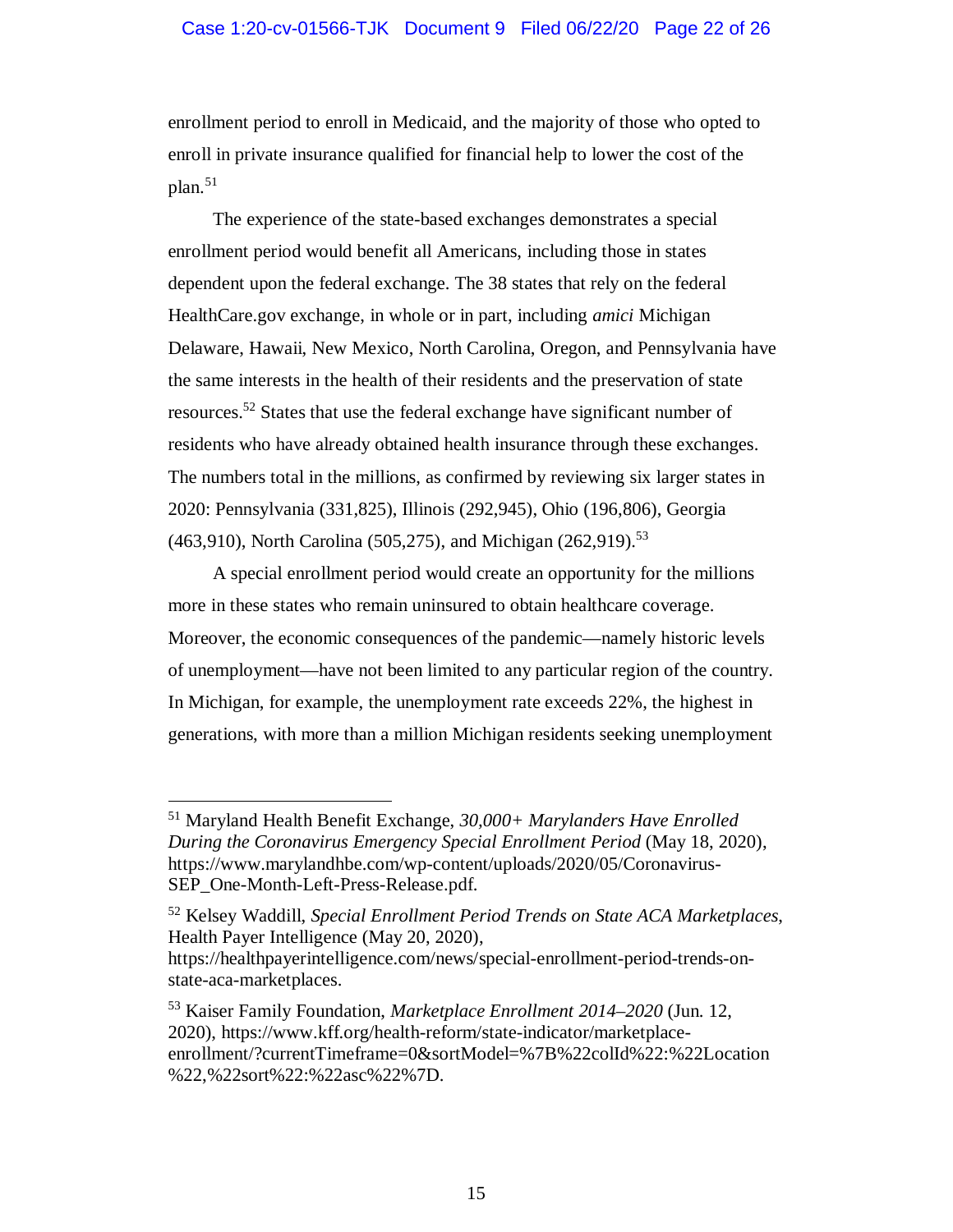#### Case 1:20-cv-01566-TJK Document 9 Filed 06/22/20 Page 23 of 26

in April.<sup>54</sup> A special enrollment period would help residents of Michigan, and other similarly situated states, obtain coverage with greater ease.

Opening a special enrollment period will improve public health, as residents with insurance are more likely to seek out appropriate medical care if they need not worry about the potentially catastrophic costs of doing so. In the face of a pandemic, seeking out healthcare can make the difference between a single patient treated by a doctor with instructions as to how to reduce transmissions, or an untreated patient circulating widely throughout the community, infecting many others.

Should HHS open a special enrollment period, the residents who live in the 38 states that operate under the federal exchange would have the same opportunity to obtain healthcare coverage as those living in almost all of the states with their own exchanges. With the zeroing out of the shared responsibility payment at the federal level, millions of Americans decided to forgo healthcare coverage. However, now living through the COVID-19 pandemic, many of them likely want healthcare coverage now, and they can obtain it only if they are fortunate enough to reside in one of the 12 states that has established a special enrollment period. It is crucial that HHS utilize the tools it has available to ensure as many people have access to affordable healthcare as possible.

#### **CONCLUSION**

The Amici States join in asking the Court to grant Plaintiff's Motion for a Preliminary Injunction or, in the alternative, Expedited Summary Judgment.

<sup>54</sup> Keith Laing, *Michigan Unemployment Rate Tops 22%, Worse than Great Recession*, DETROIT NEWS (May 20, 2020),

https://www.detroitnews.com/story/business/2020/05/20/michigan-jobless-ratetops-22-worse-than-great-recession/5229657002/.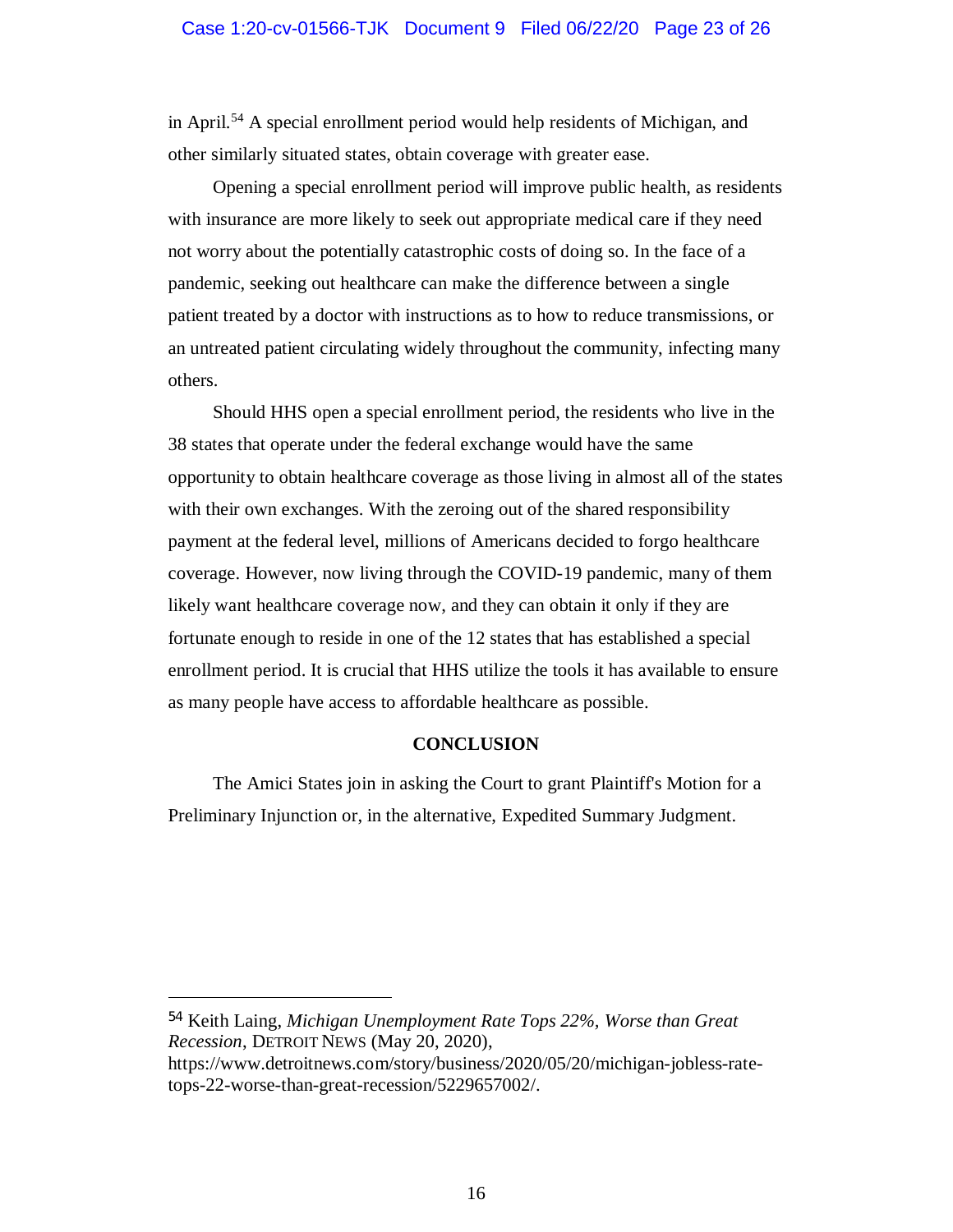Dated: June 22, 2020 Respectfully submitted,

XAVIER BECERRA (118517) Attorney General of California RENU R. GEORGE (262310) Senior Assistant Attorney General KATHLEEN BOERGERS (213530) Supervising Deputy Attorney General DAVID JONES (250287) NATALIE TORRES (283571)

 */s/ Neli Palma* NELI N. PALMA (203374) Deputy Attorney's General 1300 I Street, Suite 125 P.O. Box 944255 Sacramento, CA 94244-2550 Telephone: (916) 210-7522 Fax: (916) 322-8288 E-mail: Neli.Palma@doj.ca.gov *Attorneys for Amicus Curiae State of California*

DANA NESSEL Michigan Attorney General FADWA A. HAMMOUD (P74185) Solicitor General

 */s/ B. Eric Restuccia* B. ERIC RESTUCCIA (P49550) Deputy Solicitor General Department of Attorney General P.O. Box 30212 Lansing, Michigan 48909 Telephone: (517) 335-7656 E-mail: RestucciaE@michigan.gov *Attorneys for Amicus Curiae State of Michigan*

[Counsel listing continues on next page]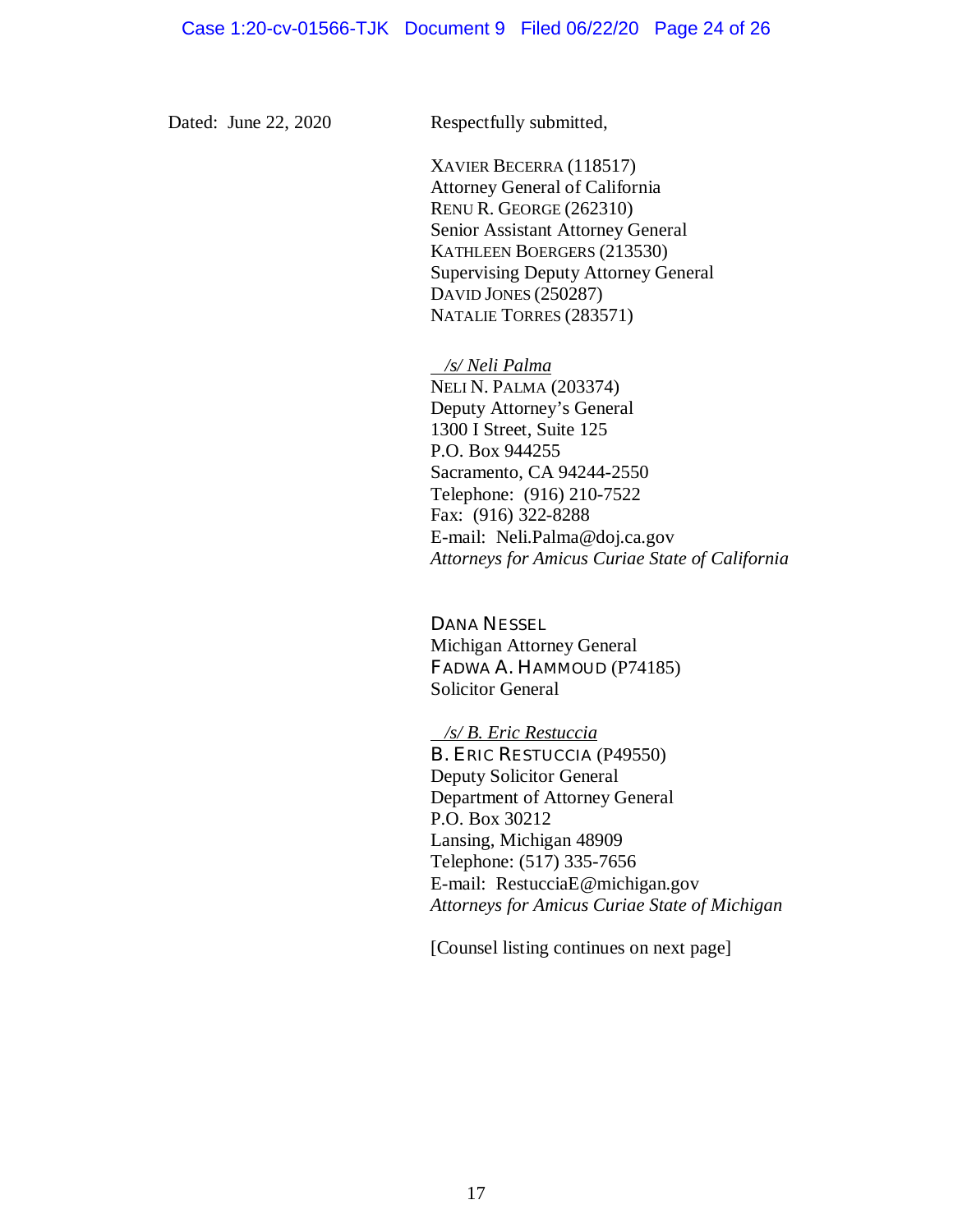#### Case 1:20-cv-01566-TJK Document 9 Filed 06/22/20 Page 25 of 26

KATHLEEN JENNINGS *Attorney General State of Delaware* 820 N. French Street Wilmington, DE 19801

KARL A. RACINE *Attorney General District of Columbia* 441 4th St. NW, Suite 600 South Washington, DC 20001

WILLIAM TONG *Attorney General State of Connecticut* 55 Elm St. Hartford, CT 06106

CLARE E. CONNORS *Attorney General State of Hawai'i* 425 Queen Street Honolulu, HI 96813

BRIAN E. FROSH *Attorney General State of Maryland* 200 Saint Paul Place Baltimore, Maryland 21202

KEITH ELLISON *Attorney General State of Minnesota* 102 State Capitol 75 Rev. Dr. Martin Luther King Jr. Blvd. St. Paul, MN 55155

HECTOR BALDERAS *Attorney General State of New Mexico* 408 Galisteo Street Santa Fe, NM 87501

SA2020301498 / 34166170.doc

JOSHUA H. STEIN *Attorney General State of North Carolina* 114 W. Edenton Street Raleigh, NC 27603

ELLEN F. ROSENBLUM *Attorney General State of Oregon* 1162 Court Street NE Salem, OR 97301

JOSH SHAPIRO *Attorney General Commonwealth of Pennsylvania* Strawberry Square, 16th Fl. Harrisburg, PA 17120

PETER NERONHA *Attorney General State of Rhode Island* 150 S. Main Street Providence, RI 02903

MARK R. HERRING *Attorney General Commonwealth of Virginia* 202 North 9th Street Richmond, Virginia 23219